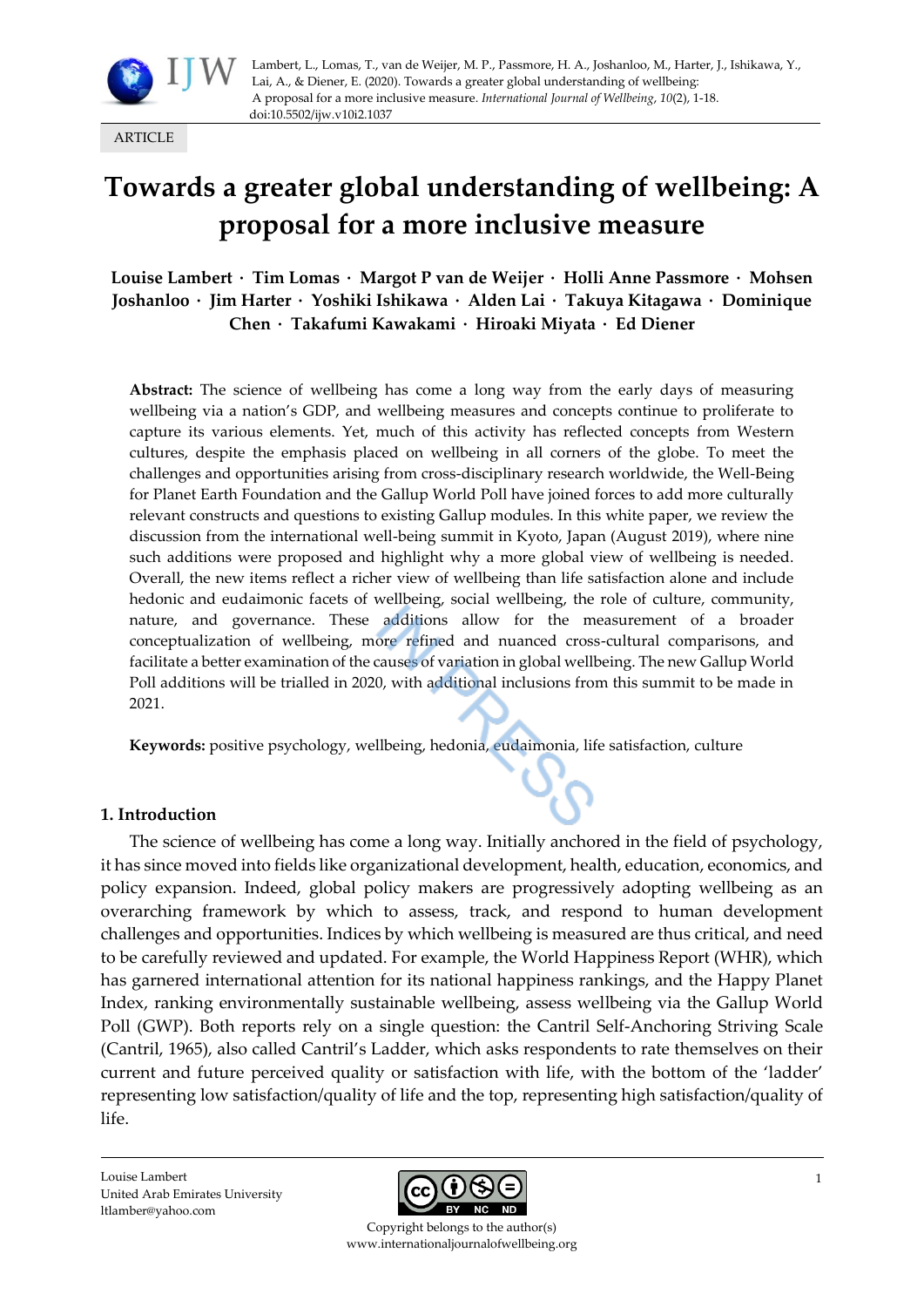

Although the Cantril's Ladder is a valid assessment of present perceived quality of life across global cultures, it is an incomplete measure of well-being. At the country-level, Cantril's Ladder is highly correlated with a nation's Gross Domestic Product (GDP) (Diener, Kahneman, Tov, & Arora, 2010; Helliwell, Huang, & Wang, 2017; Joshanloo, 2018; Joshanloo, Jovanovic, & Taylor, 2019; Oishi & Schimmack, 2010). This single score is also linked to several factors (e.g., personal freedom as well as healthcare, educational, and political functioning, Joshanloo et al., 2019). It is further considered a Western-centric metric of wellbeing reflecting Western populations used in most psychology research (Henrich, Heine, & Norenzayan, 2010) and is limited in its ability to reflect ways in which wellbeing is experienced and understood worldwide (Lomas, 2015). Scholars have found that subjective wellbeing can be ordered along a single dimension from evaluative judgements of life (Cantril's ladder) on one end to experienced affect on the other (Diener, Kahneman, Arora, Harter, & Tov, 2009; Diener, Ng, Harter, & Arora, 2010). This ordering reveals that evaluative judgements are more highly related to income, standards of living, and luxury conveniences although meeting basic and psychosocial needs mediated the effects of income on life evaluation to a degree, while affect is more highly related to psychological needs, autonomy, social relationships, and fulfilment in daily tasks.

Wellbeing has also been thought of as a multidimensional set of constructs that are not reducible to a single facet (such as quality of life) (de Chavez, Backett-Milburn, Parry, & Platt, 2005; Lomas, Hefferon, & Ivtzan, 2015); it includes not only satisfaction with life, a cognitive appraisal of one's life, but positive emotions and psychological resources (such as meaning in life), together with considerations of social inequality, environmental degradation, and political freedom. For example, Morrison, Tay, and Diener (2011) found, using Gallup World Poll data that people tend to use proximate factors, such as one's job, health, or standard of living to judge their wellbeing when overall living conditions are satisfactory or when individualism is salient. In contrast, individuals are more likely to use perceived societal success to judge life satisfaction when life conditions are difficult or when collectivist norms form part of their culture. This suggests additional dimensions need emphasis in wellbeing appraisals, preferably through consensus and founded on empirical evidence proffered by the global academic community. This approach also means capturing the diverse influences that have hitherto been overlooked in existing measures and which matter to individuals and societies.

In the interests of advancing this aim, the authors recently participated in a three-day summit convened in August 2019 in Kyoto, Japan. Funded and facilitated by the Well-Being for Planet Earth Foundation (previously called the LiFull Foundation) and Gallup representatives, its principal goal was to add new items to the GWP to ensure its representativeness in global wellbeing perspectives. This means including additional concepts that have been omitted to date, such as the role of culture, community, governance, and nature. This white paper offers a summary of the proposed additions, including their rationale and future research potential. By offering these additions, we hope to complement the work of the World Happiness Report council and offer a truly comprehensive "World Wellbeing Report" in the years to come.

## 1.1 *What's wrong with the GDP as a measure of prosperity?*

While income (GDP) is an indicator of prosperity, it is not the only one, and the realization of its inadequacy in measuring social progress is growing (Adler & Seligman, 2016; Lambert, Mulay-Shah, Warren, & Younis, 2019; Nikolova, 2016; Stiglitz, Sen, & Fitoussi, 2009; Uchida & Oishi, 2016). Measuring the market value of goods and services tells us little about individual wellbeing and happiness, or who benefits when a nation's GDP increases. Costs to the environment or health are also not calculated; in fact, this is a constant criticism of positive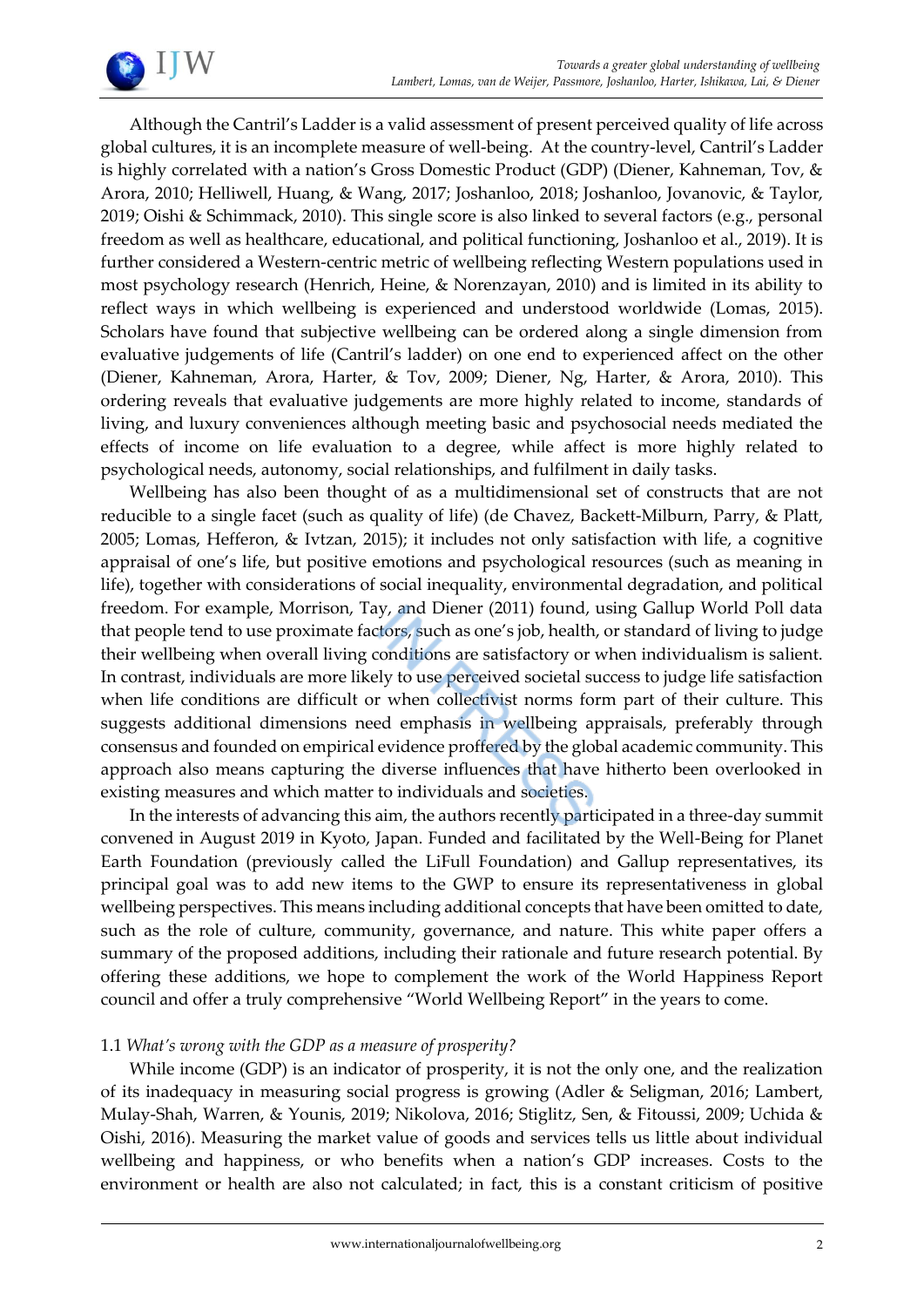

psychology, the newly minted science of wellbeing, which focuses more on the psychological makeup of individuals and less on societal, political, and natural contexts in which they live (Kern et al., 2019; Mead et al., 2019). Further, while more income generates higher life satisfaction, this relationship does not hold true everywhere or in all conditions (Easterlin, 2015). For instance, a decrease in positive emotion due to rising ambitions and lost hopes for one's economy, coupled with failed leadership in delivering jobs and rising social equality, underscores what is known as the "unhappy development paradox" (Arampatzi, Burger, Ianchovichina, Röhricht, & Veenhoven, 2015). Money is not all that matters; factors such as equality, access to opportunity, and feelings of respect can highlight what is happening in societies that a nation's GDP cannot.

#### 1.2 *Why Does Wellbeing Matter?*

While this question has been answered by many researchers, a recap is helpful for those who remain unconvinced of its necessity as a matter of policy and global research. There are many reasons why wellbeing matters. First, individuals with greater wellbeing are known to generate greater social good and are easier on the public purse. For instance, they are more likely to save and control expenditures by consuming less (Guven, 2012). They are more likely to show compassion, empathy, and more prosocial behavior (Johnson & Fredrickson, 2005; Nelson, 2009; Rand, Kraft-Todd, & Gruber, 2015), be more socially engaged (Mehl, Vazire, Holleran, & Clark, 2010; Richards & Huppert, 2011) and volunteer to a greater degree (Priller & Shupp, 2011; Son & Wilson, 2012; Thoits & Hewitt, 2001). More likely to make more ethical decisions (James & Chymis, 2004), they also engage in less risky behavior, smoke less, and exercise more (Goudie, Mukherjee, De Neve, Oswald, & Wu, 2012; Grant, Wardle, & Steptoe, 2009; Huang & Humphreys, 2012). Individuals with greater wellbeing also tend to be healthier and live longer (Boehm & Kubzansky, 2012; Sin, 2016; Wiest, Schüz, Webster, & Wurm, 2011). At school, greater wellbeing translates into better grades (Durlak, Weissberg, Dymnicki, Taylor, & Schellinger, 2011; Suldo, Thalji, & Ferron, 2011), while workplaces benefit with happier employees showing more productivity, engagement attitudes, and less sick time and absenteeism (Bockerman & Ilmakunnas, 2012; Edmans, 2012; Harter, Schmidt, Asplund, Agrawal, & Killham, 2010; Harter, Schmidt, & Hayes, 2002; Judge, Thoreson, Bono, & Patton, 2001; Krause, 2013; Oswald, Proto, & Sgroi, 2012; Walsh, Boehm, & Lyubomirsky, 2018).

#### 1.3 *The Gallup World Poll (GWP)*

The Gallup World Poll (2005-present) contains a core survey component that carries over from year to year covering the range of overall wellbeing measurements on a continuum from evaluative judgements of life (Cantril's Ladder) to measures of affect and daily experiences (reflections on the previous day). The core instrument also includes measures of law and order, food and shelter, work quality, health, standard of living, citizen engagement, migration intentions, views of governance, and demographic variables. Additional items and modules are added based on current events and the needs of sponsoring entities. This current initiative seeks to expand the core content to fill gaps in wellbeing research that align with Eastern scholar's findings and views.

In World Poll countries, Gallup surveys residents using probability-based sampling methods. The samples are representative of the civilian, non-institutionalized national population, aged 15 and older in the vast majority of countries. Exceptions to national coverage include unsafe areas, very remote locations and low human-density areas. Typically, the sample size is 1,000 adults in most countries, while in the most populous nations such as China, India, and Russia, Gallup uses sample sizes of at least 2,000. The sampling of respondents and countries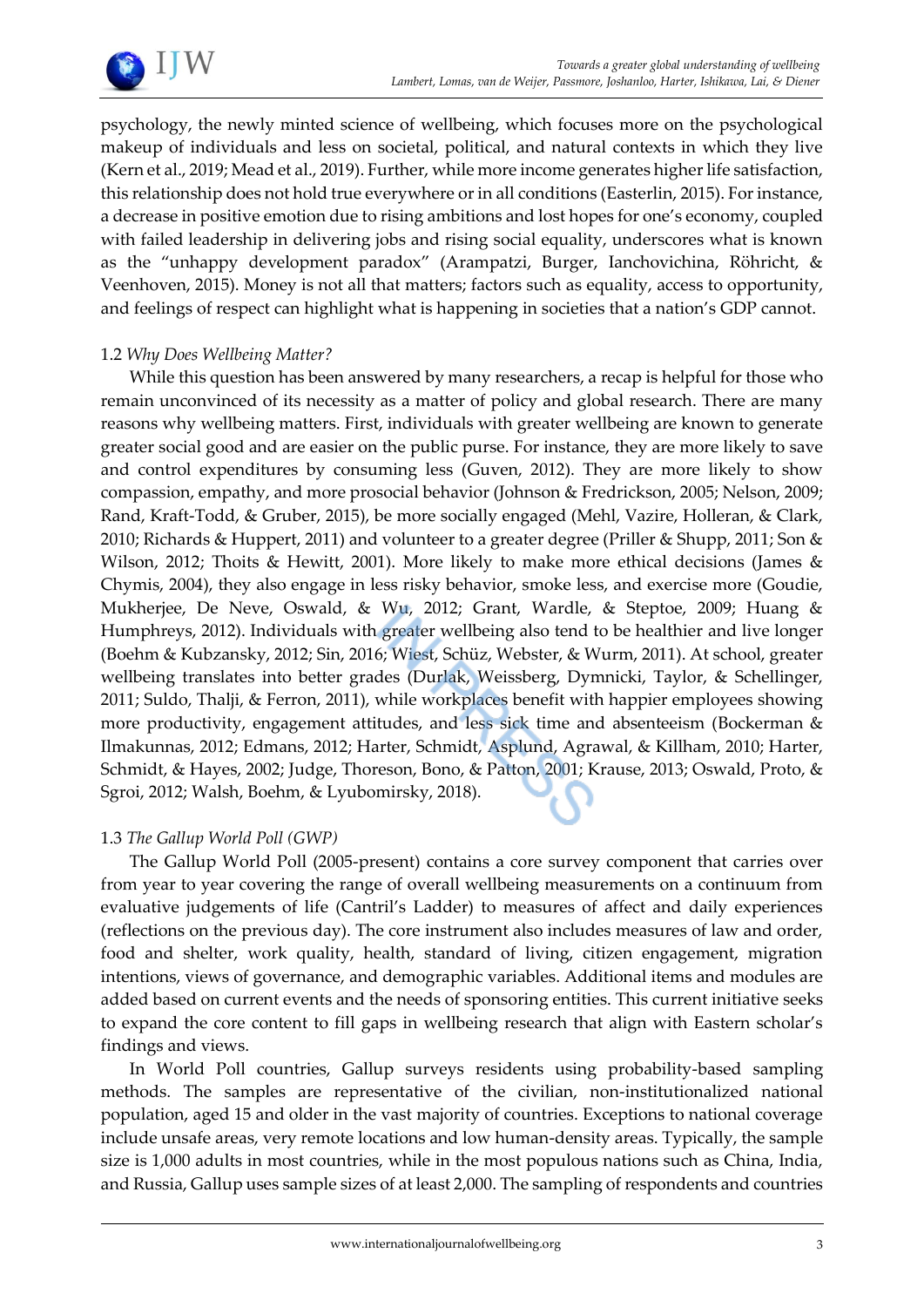

represents more than 95% of the global population on any given year. This broad coverage of the global population has led to improved interpretations of the relationships among many wellbeing variables, including life satisfaction, age, health, and income across societies for example (Deaton, 2008).

Gallup maintains a centralized level of research management and quality assurance coupled with country-specific knowledge provided by its Regional Research Directors. This centralisation offers a single point of contact and strong processes to ensure consistency, quality and transparency. The World Poll data collection is divided into seven regions. Each region (see box) is led by a Regional Research Director who is responsible for all phases of the research process in his or her portfolio of countries. The Regional Research Director also oversees data collection efforts, which are carried out by the local partners' field teams. Good logistics are key to collecting quality data in the most time-efficient manner. In face-to-face countries, Gallup's local data collection partners use a field plan to deploy their field teams most effectively across geographies. In telephone countries, local partners must also manage the phone sample carefully for maximum efficiency.

#### 1.4 *Why Additions are Necessary*

Empirical research around wellbeing is rapidly growing. Indices must keep pace with these scientific developments by including broader constructs that contribute to wellbeing, such as the natural, social, and political settings in which humans live and thrive (Kern et al., 2019; Mead et al., 2019). Further, not only is the literature evolving, but non-Western research in particular is emerging, making salient a dearth of cross-cultural diversity in the science and measurement of wellbeing (Kim, Doiron, Warren, & Donaldson, 2018). The predominant Western view of wellbeing has implications for which of its aspects are researched, upon whom the research is based, and what resulting norms emerge for what constitutes a good life. For example, crosscultural differences influence how societies define the self (Joshanloo, 2014), with individualism (a view of the self as independent and focused on the promotion of one's success and personal attributes) being predominant in the West, and collectivism (where self construals are interdependent, with value placed on maintaining relationships, fulfilling social roles, and sacrificing for a collective good) being predominant in the East.

With the exception of cross-cultural research, which tends to be relegated to the periphery of research findings, and the Gallup World Poll as well as a handful of other data collecting entities, much of the wellbeing research to date has largely been based on what have been called "WEIRD" samples, i.e., Western, Educated, Industrialized, Rich, and Democratic populations (Henrich et al., 2010) reflected in nearly 90% of the published psychology research (Arnett, 2009; Christopher, Wendt, Marecek, & Goodman, 2014; Rad, Martingano, & Ginges, 2018). This Western-centricity of psychology needs to be challenged to make research and its findings more representative of all humans; moreover, representative research populations and a broader range of wellbeing constructs will align more accurately with how communities around the world view themselves (Kim et al., 2018) and reflect what truly comprises a good life.

#### **2. The Process**

A team of seven researchers was invited to the summit on August 5, 6, and 7, 2019. The summit took place at the Shunkoin Temple in Kyoto, Japan and was organized by the Well-Being for Planet Earth Foundation, a non-profit dedicated to making wellbeing science truly global and representative of all human views and perspectives. Invited participants were chosen for their range of cross-cultural research expertise, experience in developing measures and scales, in-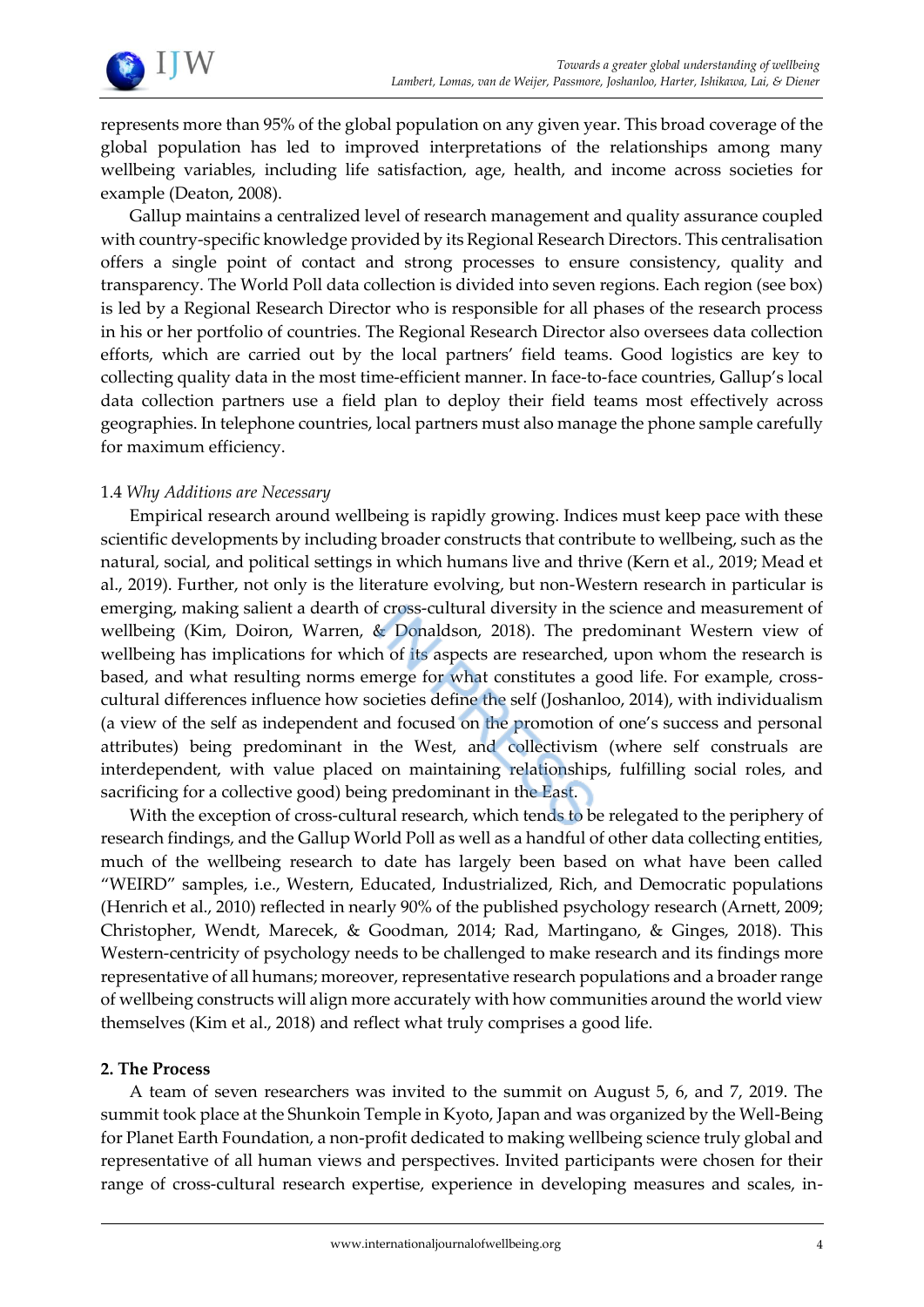

depth knowledge of non-traditional and/or non-Western views of wellbeing, and leadership in philosophical and theoretical developments in the field of wellbeing. Participants presented their findings and proposed research initiatives, focused on addressing current gaps in the literature through the provision of context and content from non-Western regions of the world. They also collectively proposed alternative and/or additional topics for the existing GWP and formulated these as questionnaire items. These topics and items were discussed, debated, and voted upon. The list below includes the final selection. Questions 1 through 6 are those with the highest votes, which were put forward to Gallup for consideration. The remaining items (7 to 9) are those we felt were worthy of consideration for future editions of the poll.

#### *2.1 Proposed additions: Constructs, questions, and rationales*

Broadly, the constructs and items we recommend expand Gallup's current wellbeing measures of life satisfaction (i.e., Cantril's Ladder) and the ratio of high-arousal positive to negative emotions, measures which primarily assess hedonic wellbeing (Kahneman, Diener, & Schwarz, 1999; Ryan & Deci, 2001). With its focus on feeling good, experiencing pleasure, enjoyment, and comfort, and reducing pain, hedonic wellbeing is vital to human flourishing (Huta & Ryan, 2010). Also crucial is eudaimonic wellbeing (Ryan & Deci, 2001; Ryff & Singer, 2008), using and developing the best in oneself (Huta & Ryan, 2010), a definition of wellbeing with roots in Aristotle's virtue ethics that is concerned with mastery, purpose in life, and personal growth. While hedonic and eudaimonic wellbeing overlap and are distinct, each contributes to wellbeing in complementary ways (Huta & Waterman, 2014; Ryan & Huta, 2009) and are both necessary to living a full life (Joshanloo, 2016; Keyes, Shmotkin, & Ryff, 2002; Ryan & Deci, 2001). Our items reflect both orientations as well as the basic psychological needs posited by Self-Determination Theory (SDT, Ryan & Deci, 2000) that must be satisfied for individuals to flourish, namely: autonomy, competence, and relatedness.

While Gallup will unveil its final additions to the GWP in time for its 2020 wave and may modify the wording of items further, we have put forward a short list of additions we felt were:

(1) reflective of a comprehensive conceptualization of wellbeing, augmenting other wellbeing measures in the current literature;

(2) most pressing to capture as global data does not yet exist for these items;

(3) inclusive of a wider, richer, and more in-depth range of non-Western worldviews not currently captured by the poll;

(4) of emergent and dynamic interest as their relationships with other proposed concepts have not yet been examined;

(5) useful items from which policy makers and other decision makers could take action and,

(6) demonstrative of the true complexity of wellbeing, highlighting cultural, religious, or regional differences allowing for an examination of the factors that contribute to wellbeing across and within global societies.

#### *2.1.1 Proposal 1—Relationship to nature: "I feel connected to nature and all of life."*

The human need for relatedness goes beyond connecting with fellow humans; it extends to connecting with the greater-than-human natural world. Nature connectedness refers to an emotional sensibility that one is part of the larger cycle of life and broader natural environment (Leary, Tipsord, & Tate, 2008; Mayer & Frantz, 2004; Nisbet, Zelenski, & Murphy, 2011). Across samples spanning four continents, empirical evidence has demonstrated that individuals who feel emotionally connected with nature enjoy enhanced levels of both hedonic and eudaimonic wellbeing (see meta-analyses by Capaldi, Dopko, & Zelenski, 2014; Pritchard, Richardson,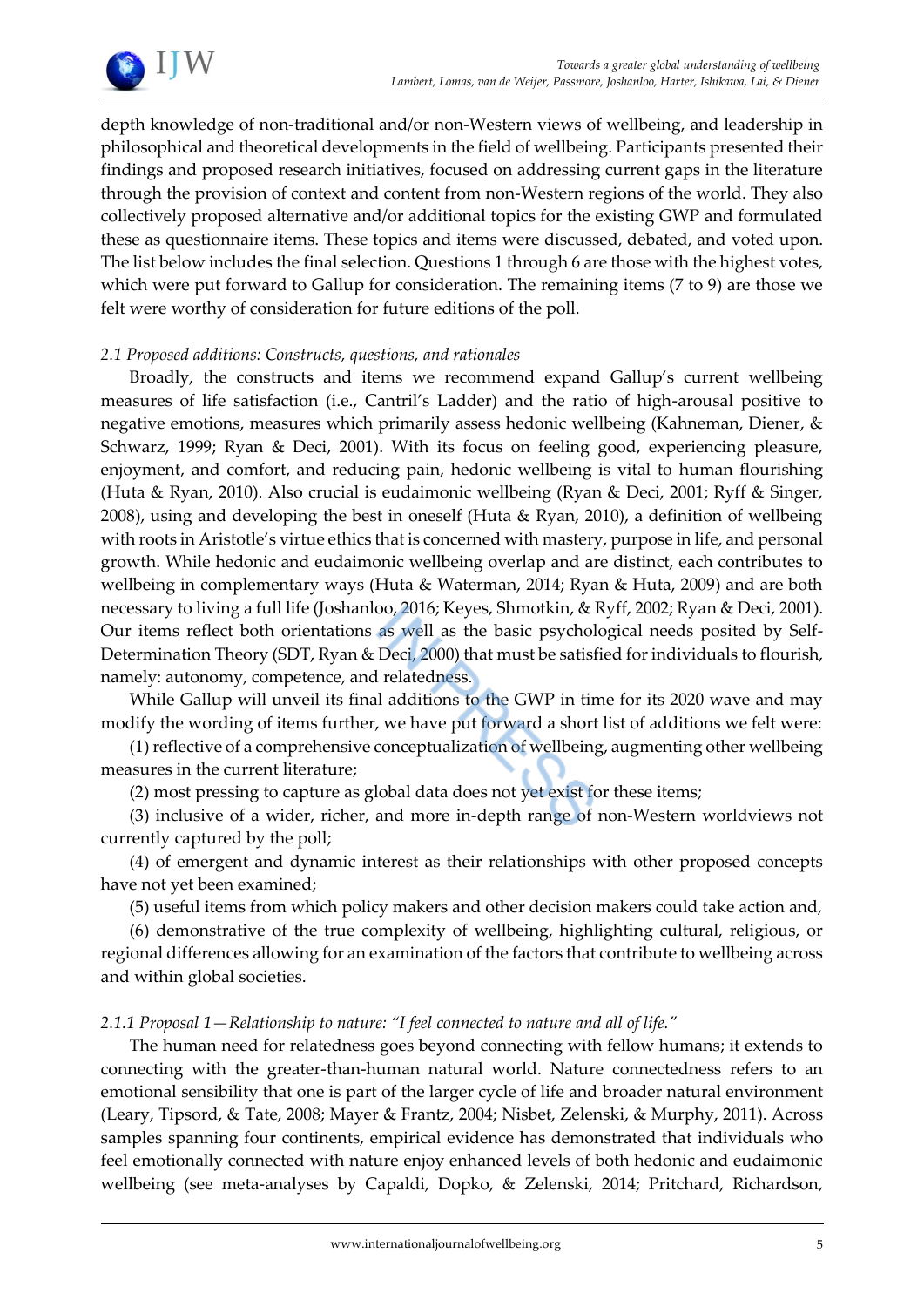

Sheffield, & McEwan, 2019). Greater feelings of nature connectedness are associated with higher levels of happiness, life satisfaction, and positive emotions, in addition to higher levels of autonomy, personal growth, environmental mastery, meaning in life, and positive relations with others. Moreover, nature connectedness emerges as a significant, distinct predictor of many happiness indicators, over and above other types of human social relationships and connections (Zelenski & Nisbet, 2014). With regard to eudaimonic wellbeing, nature connectedness emerges as either similar to or greater in predictive magnitude than socio-demographic and economic benchmarks (Martin et al., forthcoming).

In sum, nature connectedness matters to wellbeing and researchers have made a case for nature relatedness as a basic human psychological need in its own right (Baxter & Pelletier, 2019; Hurly & Walker, 2019). Further, meta-analytic results of studies utilizing samples from North and South America, Europe, Australasia, and Asia provide evidence for a robust, causal link between nature connectedness and pro-environmental behaviours and activities that protect the planet's wellbeing (Mackay & Schmitt, 2019; Whitburn, Linklater, & Abrahamse, 2019). Given this evidence, and in line with the summit's sponsor, the Well-Being for Planet Earth Foundation, we propose to include the item "I feel connected to nature and all of life".

#### *2.1.2 Proposal 2—Mastery: "I am capable of dealing with life's challenges."*

A sense of mastery is one aspect in the definition of eudaimonic wellbeing. Individuals who score high on this factor "have a sense of mastery and competence in managing the environment, control a complex array of external activities, make effective use of surrounding opportunities, and are able to choose/create contexts suitable to personal needs and values" (Ryff, 1995). Noted earlier, within Self-Determination Theory (Ryan & Deci, 2000), a sense of competence or mastery is one of three basic human psychological needs. While some research supports these needs as evident across cultures (e.g., Chen et al., 2015), it has been suggested that the dimension of mastery may reflect more Western, individualistic notions, with non-Western cultures placing more emphasis on harmony with—rather than mastery of—their environment (Christopher, 1999; Joshanloo, 2013). Due to a lack of global data, however, it has been difficult to investigate this claim and its consequences. Measuring mastery on a global scale would enable a better quantification of the relative importance of mastery across different cultures, as well as its dynamic interplay with other aspects of well-being. We therefore propose the inclusion of the following item to assess self-perceived mastery: "I am capable of dealing with life's challenges".

## *2.1.3 Proposal 3—Meaning in Life: "My daily activities seem worthwhile to me."*

The desire for meaning is widely characterized as a fundamental motivation (Frankl, 1963; Maslow, 1968; Williams, 2007) and cornerstone of eudaimonic wellbeing (Diener & Seligman, 2004; Huta & Ryan, 2010; Ryff & Singer, 1998; Steger, 2012). High levels of meaning in life predict various wellbeing benefits including life satisfaction, positive emotions, high morale, vitality, resiliency after trauma, self-worth, personal growth, and environmental mastery, to name a few (see review, Steger, 2009). A consensus has emerged detailing meaning in life as a multidimensional construct comprising three distinct facets: purpose—feeling directed and motivated by goals, coherence—feeling as though one's life makes sense, and significance feeling that one's life and activities matter (George & Park, 2016; Heintzelman & King, 2014; Martela & Steger, 2016; Steger 2012). Although research has examined the purpose and coherence aspects of meaning, the significance aspect of meaning in life has been less studied. Still, research is emerging which suggests that a sense of significance, feeling that one's life matters and is worthwhile, is a central aspect of meaning (George & Park, 2016). Having a life worth living is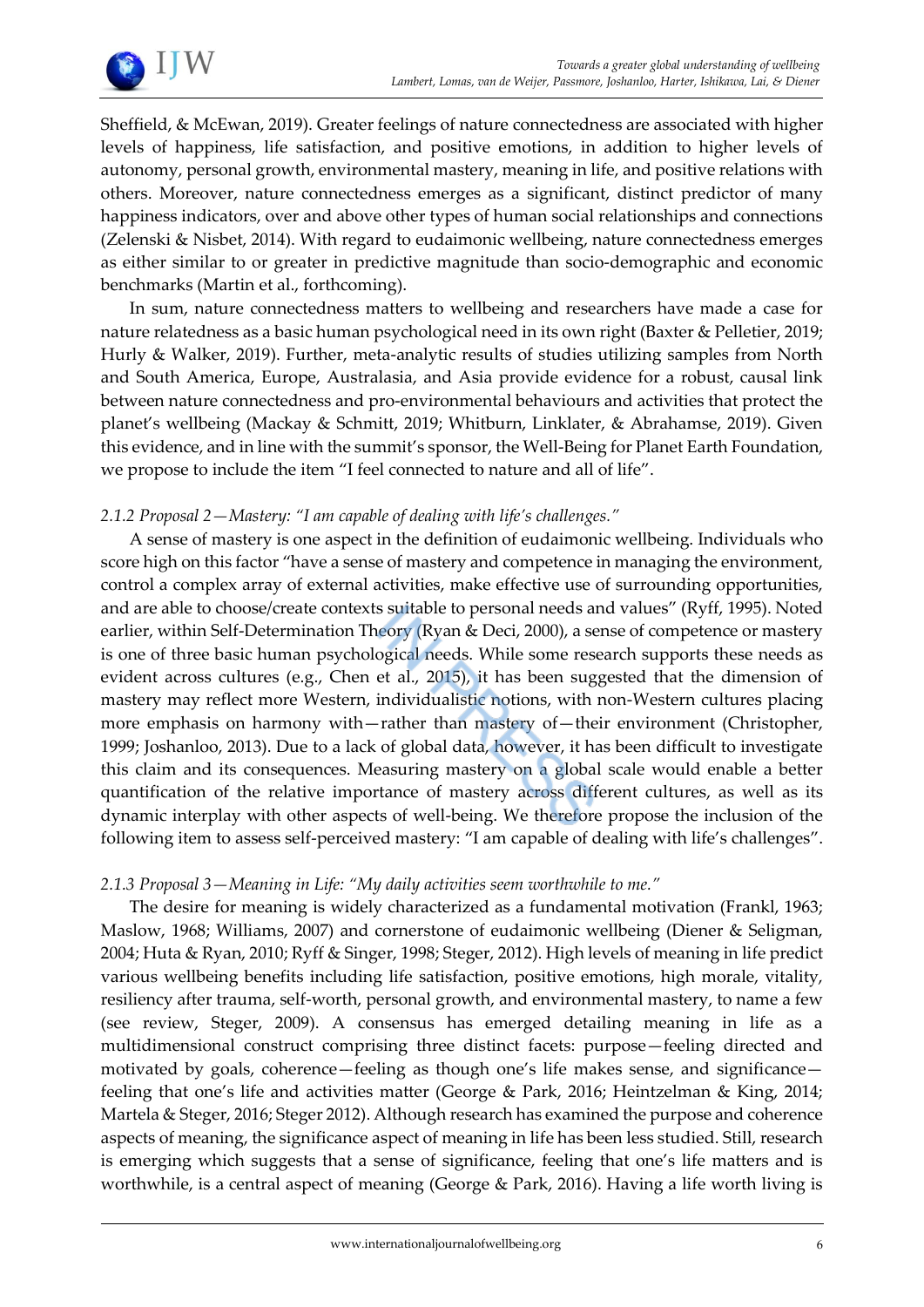

intimately connected with eudaimonia and aligned with the Japanese notion of ikigai, translated as a sense of "life worth living" (Sone et al., 2008, p. 709). It is important to note that "significance is not merely about any kind of positive and negative feelings in life, but about the sense of value that arises when we evaluate our lives" (Martela & Steger, 2016. p. 538). In order to measure significance, this central aspect of meaning in life, we propose to include the item "My daily activities seem worthwhile to me".

#### *2.1.4 Proposal 4—Low-arousal emotions: "Did you feel calm and at peace yesterday?"*

As noted above, hedonic forms of wellbeing—often referred to as 'subjective wellbeing' (Diener, 1994)—are frequently operationalized as having two elements: a cognitive component, usually framed as 'life satisfaction' (Diener, Emmons, Larsen, & Griffin, 1985) and an affective component, involving the ratio of positive to negative affect (Watson, Clark, & Tellegen, 1988). Research into the affective component tends to emphasize and prioritize high arousal forms of positive affect. However, such trends reflect the influence of researchers and participants from Western nations, since other cultures, particularly Eastern ones, may place greater value on low arousal positive emotions (Leu, Wang, & Koo, 2011), such as calmness and contentment. Possible explanations include a certain 'fear' or wariness of high arousal emotions in such cultures (Joshanloo, 2013). That said, low arousal positive emotions may be more universally valued than widely realized. For instance, analyzing lay perceptions of happiness across five continents, Delle Fave et al. (2016) found that the most prominent psychological definition was a sense of 'inner harmony', featuring three subcomponents: inner peace; contentment; and balance. We align with such findings, although we prefer to separate these subcomponents into two items: peace and contentment (this item), and balance (the next). In order to measure low arousal emotions, we propose to include the item, "Did you feel calm and at peace yesterday?".

#### *2.1.5 Proposal 5—Balance and harmony: "The various aspects of my life are in balance."*

A key insight from the summit was the recognition of the importance of balance and harmony (see Lomas (forthcoming) for a conceptual review). These concepts are central to Eastern conceptualizations of wellbeing (Wong, 2011), reflecting the influence of traditions such as Taoism (Fang, 2012). At the same time, Delle Fave et al.'s (2016) research suggests their importance might be more universally recognized. While Della Fave et al. grouped balance together with peace and contentment into an overall construct of inner harmony, we separate low arousal positive emotions (the previous item) from our conceptualization of balance and harmony. Our discussions of the latter centered on these qualities not as forms of low arousal affect, but rather as forms of dynamic equilibrium between dialectically related-contrasts across many aspects of life. These include (but are not limited to) subjective emotional states, character, activities, and self-other relations.

First, a full life involves a range of emotions, including negatively-valenced ones, as illustrated by the paradigm of 'second wave' positive psychology (Lomas & Ivtzan, 2016). Thus, there is a time for joy and a time for sadness, for acceptance and for anger, and so on, and flourishing involves an optimal subjective balance of these oppositional qualities. Second, in terms of character, following Aristotle's notion of the 'golden mean', virtue and excellence are found in the optimal balance between extremes (courage, for instance, treading a middle line between timidity and rashness) (Kristjánsson, 2006). Third, with activities, wellbeing involves an appropriate balance between various life elements, as per the concept of 'work-life balance' (Guest, 2002). Finally, good self-other relations include striking a balance between prioritizing one's individual needs with those of others (and also of the natural world). A flourishing life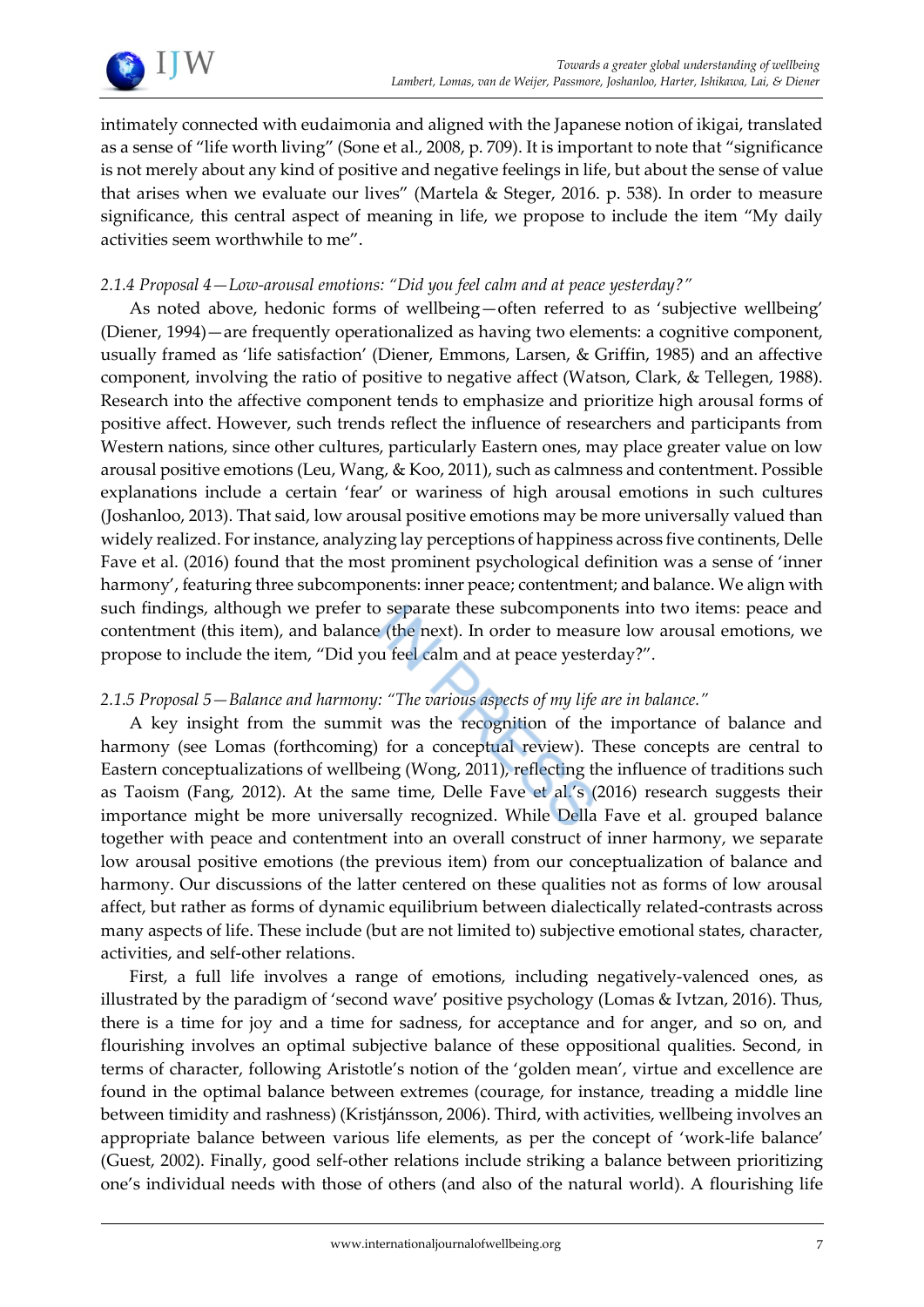

involves many such balancing acts, with the overall configuration of these ideally being in a pattern of harmony. In order to measure this perceived balance and harmony in life, we propose the item "The various aspects of my life are in balance" (adapted from Kjell, Daukantaitė, Hefferon, and Sikström's (2016) Harmony in Life Scale).

#### *2.1.6 Proposal 6—Relationship to group: "My happiness depends on the happiness of people close to me."*

Although individualism is often seen as a characteristic of Western cultures, rates of individualism are growing worldwide as a function of increasing globalization (Hamamura, 2012; Santos, Varnum, & Grossmann, 2017). Interestingly, parallel rates of collectivism are not in decline (e.g., Mesoudi, Magid, & Hussain, 2016) and much of the world remains collectively organized. Given that much of the psychology research stems from individualistic nations (Henrich et al., 2010), the orientation to 'other' is often treated as more of an anomaly than a norm. Collectivism reflects the view that the self is interdependent, related, and less differentiated from others than is the case in more individualistic contexts. In collectivistic settings, there tends to be a priority on relationships, social duties and roles, and ensuring that group prosperity and harmony take precedence (Grossman & Na, 2014). These narratives are expressed in norms, behaviors, socialization practices, and even how information is processed (Mesoudi et al., 2016). To capture what is still the collectivistic norm in many cultures, the proposed item reflects the interdependency individuals have with one another, and that individual wellbeing is tightly bound to collective wellbeing. To measure this relationship to the group, we propose to include the item "My happiness depends on the happiness of people close to me".

## *2.1.7 Proposal 7—Relationship with government: "To what extent do you feel that your government and/or society respects people for who they are (for example, their culture, religion, sexual, or political orientation)?"*

As noted, SDT proposes that autonomy is a basic human need (Ryan & Deci, 2000). In line with this, wellbeing tends to increase with greater political, economic, and personal freedoms (Inglehart, Foa, Peterson, & Welzel, 2008; Ngamaba & Soni, 2018; Verme, 2009; Welzel & Inglehart, 2010). As such, it matters greatly the extent to which governments and societies are open, inclusive, and demonstrative of respect towards individuals with alternative lifestyles, cultures, religions, political orientations, and socioeconomic status. For instance, studies show that minorities (e.g., sexual minorities) are more satisfied in welcoming societies that are tolerant and inclusive (versus discriminatory, indifferent, or hostile). Further, it seems that this relationship between life satisfaction and tolerant, inclusive societies is true for everyone, not only for individuals of minority groups (Berggren, Bjørnskov, & Nilsson, 2017; Kogan, Shen, & Siegert, 2018). Studies support that social exclusion decreases subjective wellbeing (Verkuyten, 2008) and discrimination based on sexual minority status, for example, is costly to individuals in terms of life satisfaction and subjective wellbeing as they suffer from disparities in employment, friendships, physical health, income, and social supports (Conlin, Douglass, & Ouch, 2019; Powdthavee & Wooden, 2015). These same relationships between subjective wellbeing and discrimination against racial minorities is also evident (Cormack, Stanley, & Harris, 2018; Paradies et al., 2015; Yoo, Kim, & Lee, 2018). In order to measure the relationship between individuals and their government and society (i.e., as either upholding or infringing upon their personal freedoms and dignities), we propose to include the item "To what extent do you feel that your government and/or society respects people for who they are (for example, their culture, religion, sexual, or political orientation)?"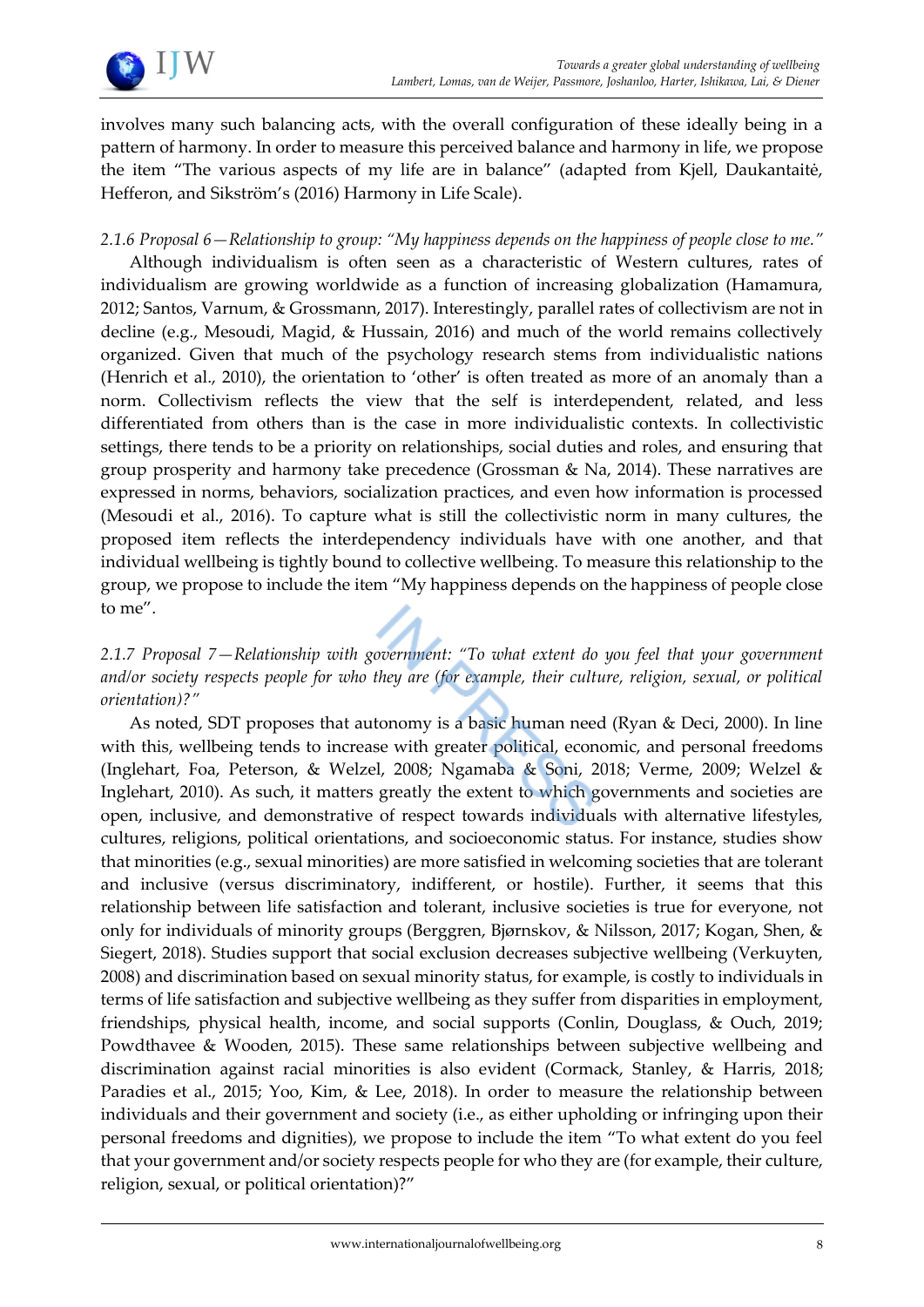

#### *2.1.8 Proposal 8—Leisure: "To what extent are you satisfied with how you spend your free time?"*

Aristotle believed that leisure, "time away from unpleasant obligations" (Stebbins, 2001, pg. 4), was central to a satisfying life, in part because its activities were freely chosen. Modern theories not only refer to the freedom of choice inherent in leisure activity (Gunter & Gunter, 1980; Iso-Ahola, 1988; Kelly, 1972), linking it to the satisfaction of our basic human need for autonomy, but theories and research also refer to the satisfaction of needs related to meaning in life, mastery, and relatedness that leisure offers (Newman, Tay, & Deiner, 2014). While frequency of engaging in leisure activities is associated with happiness and life satisfaction (e.g., Newman et al., 2014; Sheldon & Lyubomirsky, 2004), it is leisure satisfaction, how pleased one is with those experiences, that is paramount to wellbeing (see review, Kuykendall, Boemerman, & Zhu, 2018).

For instance, meta-analytic results of longitudinal and experimental studies suggest a causal effect of leisure satisfaction on hedonic wellbeing (Kuykendall, Tay, & Ng, 2015). While such studies involved samples from many countries (i.e., Australia, Canada, England, Finland, Germany, Japan, Korea, Netherlands, Taiwan, and the United States), global data is needed. Moreover, linkages between leisure satisfaction and markers of eudaimonic well-being have yet to be examined. It is possible that cultural views regarding the value of work and leisure could attenuate or enhance the relationship between leisure satisfaction and wellbeing. Yet, no significant difference in the strength of this relationship was evident in Kuykendall and colleagues' (2015) meta-analysis across samples from countries that highly value leisure (e.g., European countries) compared to nations which value it to a lesser extent (e.g., United States). Additional data is needed to examine if these results hold around the globe. In order to measure leisure satisfaction, we propose to include the item "To what extent are you satisfied with how you spend your free time?".

#### *2.1.9 Proposal 9—Resilience: "When life is difficult, I recover quickly."*

Resilient individuals are those who bounce back from difficulties, adapt to changing demands of stressful experiences, and move forward with few apparent disruptions to their daily functioning (Carver, 1998; Fletcher & Sarkar, 2013). Many studies demonstrate that resiliency is associated with greater happiness and satisfaction with life in the short-term and over one's lifetime (e.g., Doyle et al., 2015; Haddadi & Besharat, 2010; Seery, Holman, & Silver, 2010; Smith & Holllinger-Smith, 2015). Resilient individuals still experience a range of negative emotions during stressful times, just as their less resilient counterparts do; indeed, highly resilient older adults show greater emotional complexity (i.e., the co-occurrence of positive and negative emotions) compared to the less resilient (Ong, Bergeman, & Boker, 2009).

Yet, as noted earlier in relation to balance and harmony, a full life necessarily includes a range of emotion (Lomas & Ivtzan, 2016). The strength that resilient individuals exhibit during stressful times comes not from ignoring negative emotions evoked by trauma and stress, rather their strength seems to lie in their ability to draw on positive emotions to regulate their overall affect (Tugade & Fredrickson, 2004). In turn, resiliency itself produces positive emotions, leading to an upward cycle of wellbeing (Cohn, Fredrickson, Brown, Mikels, & Conway, 2009; Zautra, Johnson, & Davis, 2005). Others have suggested that meaning in life may be a critical link to resilience (Weathers, Aiena, Blackwell, & Schulenberg, 2016). While Southwick and Charney (2018) identified meaning in life as one of many factors correlated with resiliency, there is a paucity of studies examining the links between them. When added to Gallup's existing measures of positive affect and life satisfaction, inclusion of our suggested item on meaning in life and resilience could help elucidate relationships among these factors across nations. To measure resiliency, we propose to include the item "When life is difficult, I recover quickly."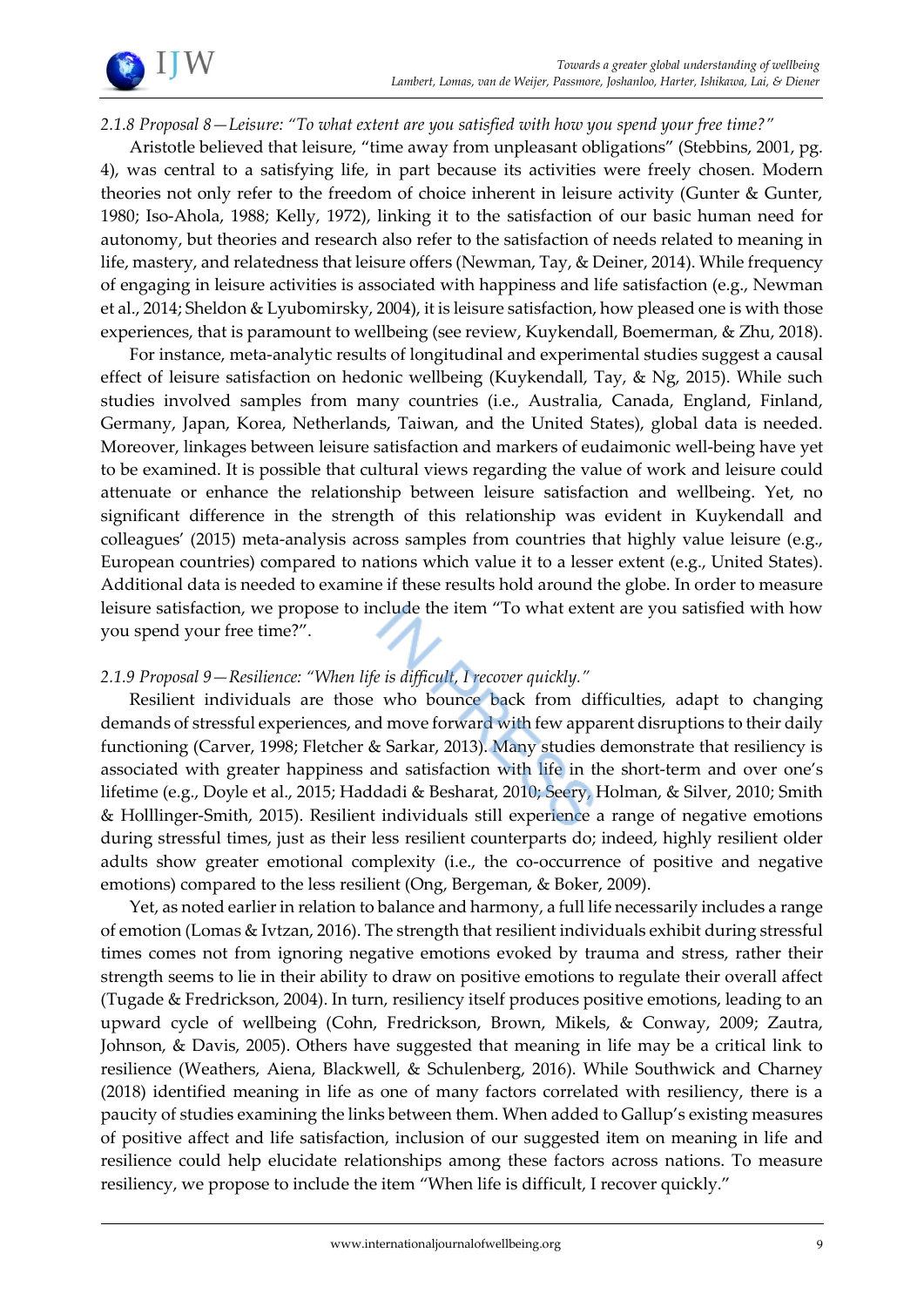

#### *2.2 Research Potential of Our Proposed Additions*

The research potential stemming from an expanded global measure of wellbeing is immense. While the concept of wellbeing is much richer than life satisfaction alone, the lack of global data on hedonic and eudaimonic facets of wellbeing has hampered progress in the field. The inclusion of these newly proposed items not only allows for the measurement of a broader wellbeing definition across the world, but also allows for refined and nuanced cross-cultural comparisons of wellbeing. For example, having multiple items that measure different aspects of wellbeing creates novel opportunities for examining the factor-structure or network-structure of wellbeing across different countries and cultures. Additionally, given the abundance of other related measures present in the GWP, the inclusion of these new wellbeing items will allow for a better examination of the causes of variation in wellbeing across the globe. It is our hope that these new additions will serve to push the wellbeing agenda to the forefront of government policy, and, once data has been gathered, offer evidence to address current gaps in our knowledge.

#### **3. Conclusion**

The utility of the GWP's assessment of wellbeing across the globe, and national reports which stem from it such the WHR and Happy Planet Index, cannot be overlooked. The GWP has helped to garner greater interest in wellbeing as a topic of serious academic concern, as well as capture the attention of governments in its use as an overarching policy framework. As one of the first global wellbeing assessments, it has raised the profile of wellbeing everywhere. However, it is now time for a new, comprehensive measure of global wellbeing to be used to successfully reflect the preoccupations and opportunities of societies and individuals across the world and truly advance a representative human science of wellbeing. We hope to have captured these missing nuances in our proposed items and stimulate the growing and ever evolving body of research to

#### **Authors**

capture such new developments in both conceptualizations and measurements.<br>Authors<br>Lambert Louise Lambert United Arab Emirates University ltlamber@yahoo.com

Tim Lomas University of East London

Margot P van de Weijer VU University

Holli Anne Passmore University of Derby

Mohsen Joshanloo The University of Melbourne

Jim Harter Gallup

Yoshiki Ishikawa Well-Being for Planet Earth Foundation

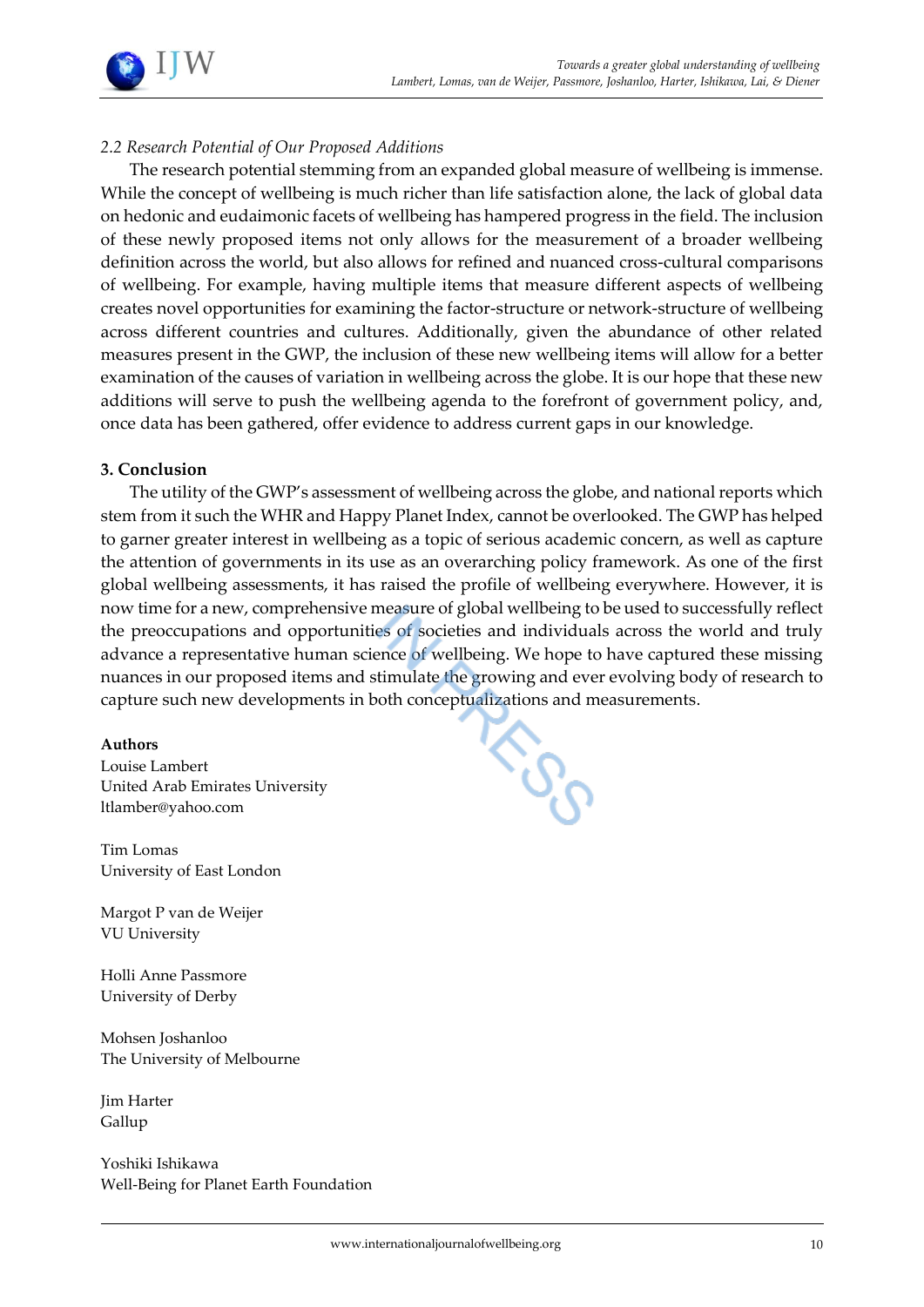

Alden Lai New York University

Takuya Kitagawa Rakuten

Dominique Chen Waseda University

Takafumi Kawakami Shunkoin Temple

Hiroaki Miyata Keio University

Ed Diener University of Virginia University of Utah

#### **Publishing Timeline**

Received 27 October 2019 Accepted 20 January 2020 Published 1 June 2020

#### **References**

- Adler, A., & Seligman, M. E. P. (2016). Using wellbeing for public policy: Theory, measurement, and recommendations. International Journal of Wellbeing, 6(1), 1-35. https://doi.org/10.5502/ijw.v6i1.429
- Arampatzi, E., Burger, M. J., Ianchovichina, E., Röhricht, T., & Veenhoven, R. (2015). Unhappy development: Dissatisfaction with life on the eve of the Arab spring. World Bank Policy Research Working Paper No. 7488. Retrieved from https://ssrn.com/abstract=2690017
- Arnett, J. J. (2009). The neglected 95%, a challenge to psychology's philosophy of science. American Psychologist, 64(6), 571-574. https://doi.org/10.1037/a0016723
- Baxter, D. E., & Pelletier, L. G. (2019). Is nature relatedness a basic human psychological need? A critical examination of the extant literature. Canadian Psychology, 60, 21-34. doi:10.1037/cap0000145
- Berggren, N., Bjørnskov, C., & Nilsson, T. (2016). What aspects of society matter for the quality of life of a minority? Global evidence from the new Gay Happiness Index. Social Indicators Research, 132(3), 1163–1192. doi:10.1007/s11205-016-1340-3
- Bockerman, P., & Ilmakunnas, P. (2012). The job-satisfaction-productivity nexus: A study using matched survey and register data. Industrial & Labor Relations Review, 65, 244-262. https://doi.org/10.1177/001979391206500203
- Boehm, J. K., & Kubzansky, L. D. (2012). The heart's content: The association between positive psychological wellbeing and cardiovascular health. Psychological Bulletin, 138(4), 655-691. https://doi.org/10.1037/a0027448
- Cantril, H. (1965). The pattern of human concerns. New Brunswick, NJ: Rutgers University Press.
- Capaldi, C. A., Dopko, R. L., & Zelenski, J. M. (2014). The relationship between nature connectedness and happiness: A meta-analysis. Frontiers in Psychology, 5, 976. doi:10.3389/fpsyg.2014.00976
- Carver, C. S. (1998). Resilience and thriving: Issues, models and linkages. Journal of Social Issues, 54, 245– 266. https://doi.org/10.1111/j.1540-4560.1998.tb01217.x
- Chen, B., Vansteenkiste, M., Beyers, W., Boone, L., Deci, E. L., der Kaap-Deeder, J., … Verstuyf, J. (2015). Basic psychological need satisfaction, need frustration, and need strengths across four cultures.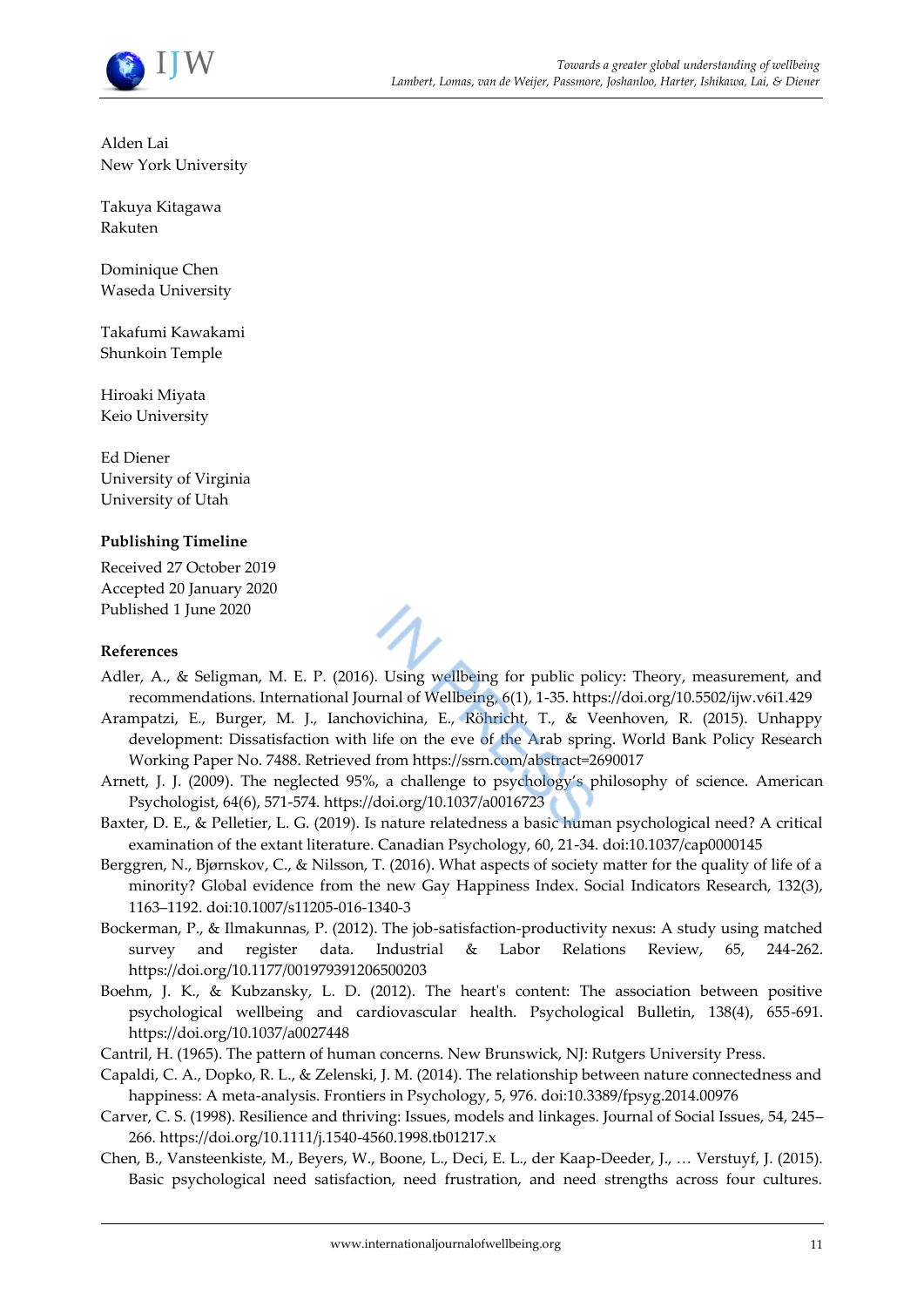

Motivation and Emotion, 39, 216-236. doi:10.1007/s11031-014-9450-1

- Christopher, J. C. (1999). Situating psychological well‐being: Exploring the cultural roots of its theory and research. Journal of Counseling & Development, 77(2), 141-152. https://doi.org/10.1002/j.1556- 6676.1999.tb02434.x
- Christopher, J. C., Wendt, D. C., Marecek, J., & Goodman, D. M. (2014). Critical cultural awareness: Contributions to a globalizing psychology. American Psychologist, 69(7), 645-655. https://doi.org/10.1037/a0036851
- Cohn, M. A., Fredrickson, B. L., Brown, S. L., Mikels, J. A., & Conway, A. M. (2009). Happiness unpacked: Positive emotions increase life satisfaction by building resilience. Emotions, 9, 361–368. https://doi.org/10.1037/a0015952
- Conlin, S. E., Douglass, R. P., & Ouch, S. (2019). Discrimination, subjective wellbeing, and the role of gender: A mediation model of LGB minority stress. Journal of Homosexuality, 66(2), 238-259. doi: 10.1080/00918369.2017.1398023
- Cormack, D., Stanley, J., & Harris, R. (2018). Multiple forms of discrimination and relationships with health and wellbeing: Findings from national cross-sectional surveys in Aotearoa/New Zealand. International Journal for Equity in Health, 17, Article 26. https://doi.org/10.1186/s12939-018-0735-y
- de Chavez, A. C., Backett-Milburn, K., Parry, O., & Platt, S. (2005). Understanding and researching wellbeing: Its usage in different disciplines and potential for health research and health promotion. Health Education Journal, 64(1), 70-87. https://doi.org/10.1177/001789690506400108
- Deaton, A. (2008). Income, health, and well-being around the world: Evidence from the Gallup World Poll. Journal of Economic Perspectives, 22(2), 53-72. https://doi.org/10.1257/jep.22.2.53
- Delle Fave, A., Brdar, I., Wissing, M. P., Araujo, U., Castro Solano, A., Freire, T., ... Nakamura, J. (2016). Lay definitions of happiness across nations: The primacy of inner harmony and relational connectedness. Frontiers in Psychology, 7, 30. https://doi.org/10.3389/fpsyg.2016.00030
- Diener, E. (1994). Assessing subjective well-being: Progress and opportunities. Social Indicators Research, 31(2), 103-157. https://doi.org/10.1007/BF01207052
- Diener, E., Emmons, R. A., Larsen, R. J., & Griffin, S. (1985). The satisfaction with life scale. Journal of Personality Assessment, 49(1), 71-75. https://doi.org/10.1207/s15327752jpa4901\_13
- Diener, E., Kahneman, D., Arora, R., Harter, J., & Tov, W. (2009). Income's differential influence on judgments of life versus affective well-being. In E. Diener (Ed.), Assessing well-being (pp. 233-246), Social Indicators Research Series (vol. 39). Dordrecht: Springer.
- Diener, E., Kahneman, D., Tov, W., & Arora, R. (2010). Income's association with judgments of life versus feelings. In E. Diener, J. Helliwell, & D. Kahneman (Eds.), International differences in well-being (pp. 3–15). New York: Oxford University Press. https://doi.org/10.1093/acprof:oso/9780199732739.003.0001
- Diener, E., Ng, W., Harter, J., & Arora, R. (2010). Wealth and happiness across the world: Material prosperity predicts life evaluation, whereas psychosocial prosperity predicts positive feeling. Journal of Personality and Social Psychology, 99(1), 52-61. doi: 10.1037/a0018066.
- Diener, E., & Seligman, M. E. P. (2004). Beyond money: Toward an economy of well-being. Psychological Science in the Public Interest, 5, 1-31. https://doi.org/10.1111/j.0963-7214.2004.00501001.x
- Doyle, N., MacLachlan, M., Fraser, A., Stilz, R., Lismont, K., … McVeigh, J. (2015). Resilience and wellbeing amongst seafarers: Cross-sectional study of crew across 51 ships. International Archives of Occupational and Environmental Health, 89, 199-209. https://doi.org/10.1007/s00420-015-1063-9
- Durlak, J. A., Weissberg, R. P., Dymnicki, A. B., Taylor, R. D., & Schellinger, K. B. (2011). The impact of enhancing students' social and emotional learning: A meta-analysis of school-based universal interventions. Child Development, 82(1), 405–432. doi:10.1111/j.1467-8624.2010.01564.x
- Easterlin, R. A. (2015). Happiness and economic growth: The evidence. In W. Glatzer, L. Camfield, V. Møller, & M. Rojas (Eds.), Global handbook of quality of life: Exploration of wellbeing of nations and continents (pp. 283-299). New York, NY: Springer.
- Edmans, A. (2012). The link between job satisfaction and firm value, with implications for corporate social responsibility. Academy of Management Perspectives, 26(4), 1-19. https://doi.org/10.5465/amp.2012.0046
- Fang, T. (2012). Yin Yang: A new perspective on culture. Management and Organization Review, 8(1), 25–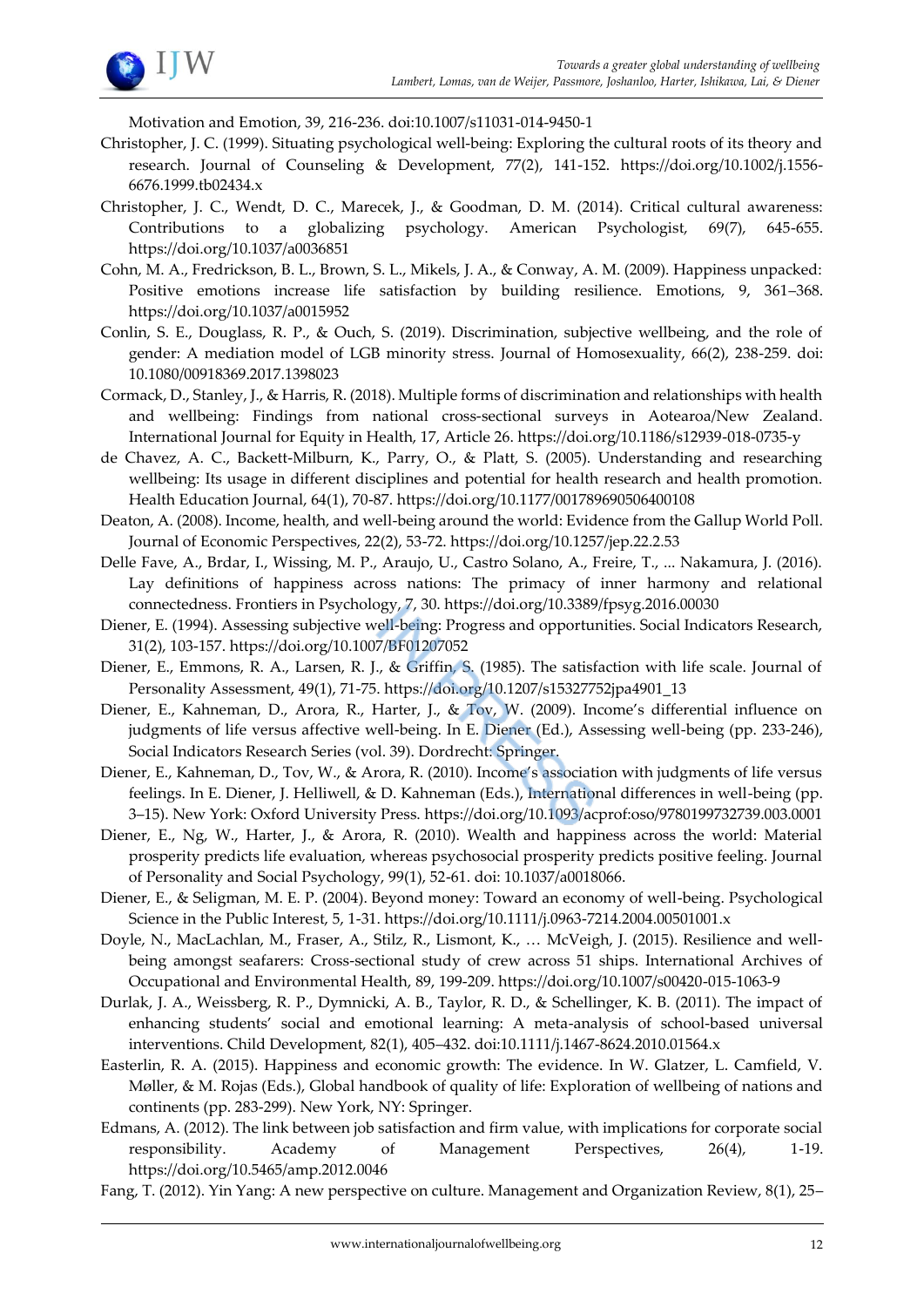

50. https://doi.org/10.1111/j.1740-8784.2011.00221.x

- Fletcher, D., & Sarkar, M. (2013). Psychological resilience: A review and critique of definitions, concepts, and theory. European Psychologist, 18, 12-23. doi:10.1027/1016-9040/a000124
- Frankl, V. E. (1963). Man's search for meaning. New York, NY: First Washington Square Press.
- George, L. S., & Park, C. L. (2016). Meaning in life as comprehension, purpose, and mattering: Toward integration and new research questions. Review of General Psychology, 20, 205–220. doi:10.1037/pr0000077
- Goudie, R., Mukherjee, S., De Neve, J.-E., Oswald, A. J., & Wu, S. (2012). Happiness as a driver of riskavoiding behavior. The Centre for Economic Performance, Discussion Paper No. 1126. Retrieved from http://cep.lse.ac.uk/pubs/download/dp1126.pdf
- Grant, N., Wardle, J., & Steptoe, A. (2009). The relationship between life satisfaction and health behavior: A cross-cultural analysis of young adults. International Journal of Behavioral Medicine, 16, 259-268. https://doi.org/10.1007/s12529-009-9032-x
- Grossmann, I., & Na, J. (2014). Research in culture and psychology: Past lessons and future challenges. Wiley Interdisciplinary Reviews: Cognitive Science, 5, 1–14. https://doi.org/10.1002/wcs.1267
- Guest, D. E. (2002). Perspectives on the study of work-life balance. Social Science Information, 41(2), 255-279. https://doi.org/10.1177/0539018402041002005
- Gunter, B. G., & Gunter, N. C. (1980). Leisure styles: A conceptual framework for modern leisure. The Sociological Quarterly, 21, 361-374. doi:10.1111/j.1533-8525.1980.tb00618.x
- Guven, C. (2012). Reversing the question: Does happiness affect consumption and savings behavior? Journal of Economic Psychology, 33(4), 701-717. https://doi.org/10.1016/j.joep.2012.01.002
- Haddadi, P., & Besharat, M. A. (2010). Resilience, vulnerability and mental health. Procedia: Social and Behavioural Sciences, 5, 639–642. https://doi.org/10.1016/j.sbspro.2010.07.157
- Hamamura, T. (2012). Are cultures becoming individualistic? A cross-temporal comparison of individualism-collectivism in the United States and Japan. Personality and Social Psychology Review, 16, 3–24. doi:10.1177/10888 68311411587
- Harter, J. K., Schmidt, F. L., & Hayes, T. L. (2002). Business-unit-level relationship between employee satisfaction, employee engagement, and business outcomes: A meta-analysis. Journal of Applied Psychology, 87(2), 268-279. https://doi.org/10.1037/0021-9010.87.2.268
- Harter, J. K., Schmidt, F. L., Asplund, J. W., Killham, E. A., & Agrawal, S. (2010). Causal impact of employee work perceptions on the bottom line of organizations. Perspectives on Psychological Science, 5(4), 378- 389. https://doi.org/10.1177/1745691610374589
- Heintzelman, S. J., & King, L. A. (2014). Life is pretty meaningful. American Psychologist, 69, 561–574. https://doi.org/10.1037/a0035049
- Helliwell, J., Huang, H., & Wang, S. (2017). Social foundations of world happiness. In J. Helliwell, R. Layard, & J. Sachs (Eds.), World Happiness Report 2017. Retrieved from: https://s3.amazonaws.com/happiness-report/2017/HR17.pdf
- Henrich, J., Heine, S. J., & Norenzayan, A. (2010). The weirdest people in the world? Behavioral and Brain Sciences, 33(2-3), 61-83. https://doi.org/10.1017/S0140525X0999152X
- Huang, H., & Humphreys, B. R. (2012). Sports participation and happiness: Evidence from US microdata. Journal of Economic Psychology, 33(4), 776–793. https://doi.org/10.1016/j.joep.2012.02.007
- Hurly, J., & Walker, G. J. (2019). Nature in our lives: Examining the human need for nature relatedness as a basic psychological need. Journal of Leisure Research, 50, 290-310. doi:10.1080/00222216.2019.1578939
- Huta, V., & Ryan, R. M. (2010). Pursuing pleasure or virtue: The differential and overlapping well-being benefits of hedonic and eudaimonic motives. Journal of Happiness Studies, 11, 735-762. doi:10.1007/s10902-009-171-4
- Huta, V., & Waterman, A. S. (2014). Eudaimonia and its distinction from hedonia: Developing a classification and terminology for understanding conceptual and operational definitions. Journal of Happiness Studies, 15, 1425-1456. doi:10.100/s10902-013-9485-0
- Inglehart, R., Foa, R., Peterson, C., & Welzel, C. (2008). Development, freedom and rising happiness: A global perspective 1981-2006. Perspectives on Psychological Science, 3(4), 264-285. doi: 10.1111/j.1745-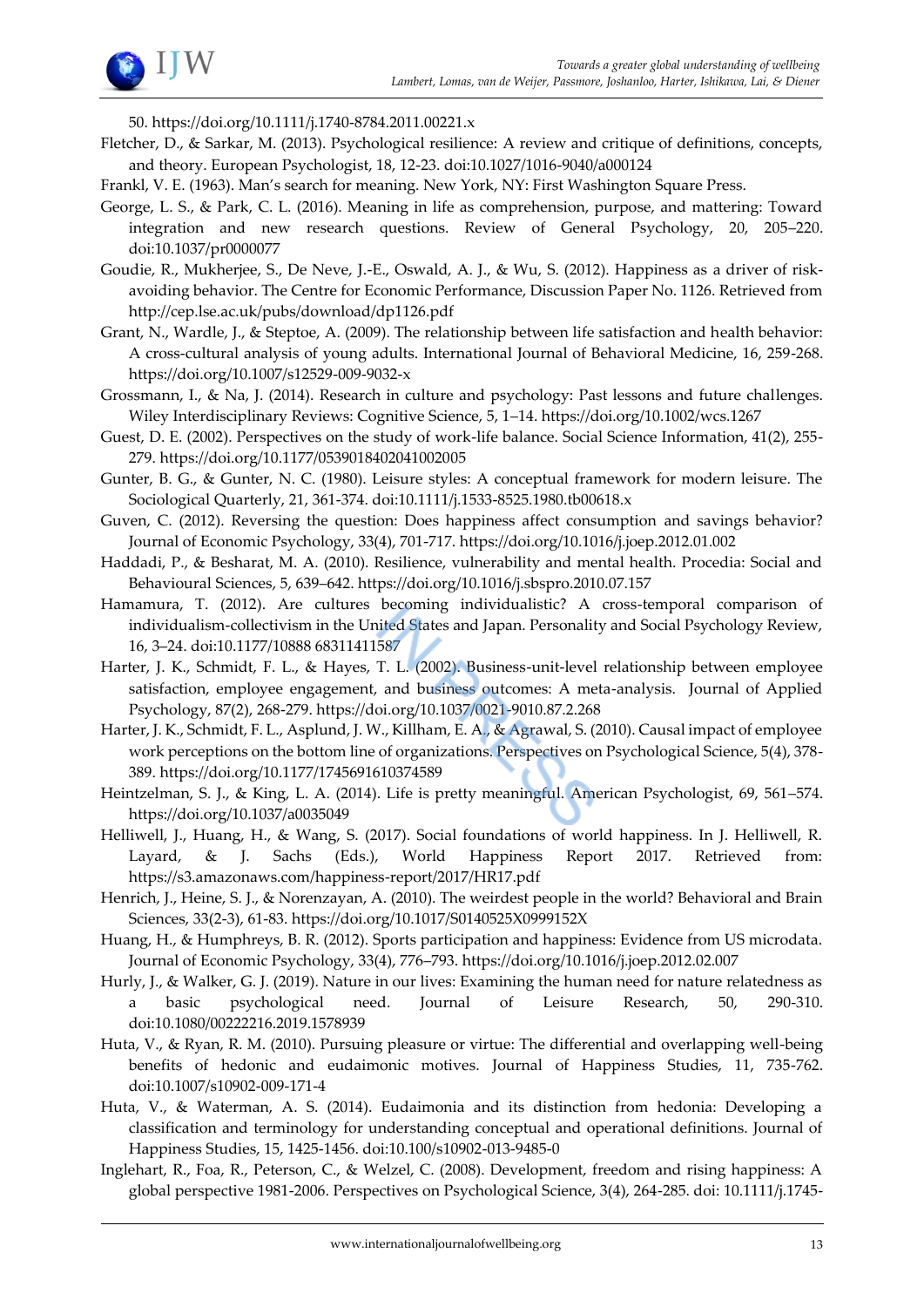

6924.2008.00078.x

- Iso-Ahola, S. (1988). The social psychology of leisure: Past, present, and future research. In L. A. Barnett (Ed.), Research about leisure (pp. 76-93). Champaign, IL: Sagamo.
- James H. S. Jr., & Chymis A. G. (2004). Are happy people ethical people? Evidence from North America and Europe (Working Paper No. AEWP 2004-08). Department of Agricultural Economics. Retrieved from http://ageconsearch.umn.edu/bitstream/26034/1/wp040008.pdf
- Johnson, K. J., & Fredrickson, B. L. (2005). "We all look the same to me": Positive emotions eliminate the own-race bias in face recognition. Psychological Science, 16, 875-881. https://doi.org/10.1111/j.1467- 9280.2005.01631.x
- Joshanloo, M. (2013). The influence of fear of happiness beliefs on responses to the satisfaction with life scale. Personality and Individual Differences, 54(5), 647-651. https://doi.org/10.1016/j.paid.2012.11.011
- Joshanloo, M. (2014). Eastern conceptualizations of happiness: Fundamental differences with Western views. Journal of Happiness Studies, 15(2), 475-493. https://doi.org/10.1007/s10902-013-9431-1
- Joshanloo, M. (2016). Revisiting the empirical distinction between hedonic and eudaimonic aspects of wellbeing using exploratory structural equation modeling. Journal of Happiness Studies, 17(5), 2023-2036. https://doi.org/10.1007/s10902-015-9683-z
- Joshanloo, M. (2018). Optimal human functioning around the world: A new index of eudaimonic wellbeing in 166 nations. British Journal of Psychology, 109(4), 637-655.
- Joshanloo, M., Jovanović, V., & Taylor, T. (2019). A multidimensional understanding of prosperity and well-being at country level: Data-driven explorations. PLoS ONE 14(10): e0223221. https://doi.org/10.1371/journal.pone.0223221
- Judge, T. A., Thoresen, C. J., Bono, J. E., & Patton, G. K. (2001). The job satisfaction–job performance relationship: A qualitative and quantitative review. Psychological Bulletin, 127(3), 376-407. https://doi.org/10.1037/0033-2909.127.3.376
- Kelly, J. R. (1972). Work and leisure: A simplified paradigm. Journal of Leisure Research, 4, 50-62. https://doi.org/10.1080/00222216.1972.11970057
- Kern, M. L., Williams, P., Spong, C., Colla, R., Sharma, K., Downie, A., … Oades, L. G. (2019). Systems informed positive psychology. The Journal of Positive Psychology, 1–11. doi:10.1080/17439760.2019.1639799
- Kristjánsson, K. (2006). "Emotional intelligence" in the classroom? An Aristotelian critique. Educational Theory, 56(1), 39-56. https://doi.org/10.1111/j.1741-5446.2006.00002.x
- Kahneman, D., Diener, E., & Schwarz, N. (Eds.). (1999). Well-being: Foundations of hedonic psychology. New York, NY: Russell Sage Foundation.
- Keyes, C. L., Shmotkin, D., & Ryff, C. D. (2002). Optimizing well-being: The empirical encounter of two traditions. Journal of Personality and Social Psychology, 82(6), 1007-1022. https://doi.org/10.1037/0022- 3514.82.6.1007
- Kim, H., Doiron, K. M., Warren, M. A., & Donaldson, S. I. (2018). The international landscape of positive psychology research: A systematic review. International Journal of Wellbeing, 8(1), 50-70. doi:10.5502/ijw.v8i1.651
- Kjell, O., Daukantaitė, D., Hefferon, K., & Sikström, S. (2016). The harmony in life scale complements the satisfaction with life scale: Expanding the conceptualization of the cognitive component of subjective well-being. Social Indicators Research, 126(2), 893-919. https://doi.org/10.1007/s11205-015-0903-z
- Kogan, I., Shen, J., & Siegert, M. (2018). What makes a satisfied immigrant? Host-country characteristics and immigrants' life satisfaction in eighteen European countries. Journal of Happiness Studies, 19(6), 1783 – 1809. doi:10.1007/s10902-017-9896-4
- Krause, A. (2013). Don't worry, be happy? Happiness and reemployment. Journal of Economic Behavior & Organization, 96(C), 1-20. https://doi.org/10.1016/j.jebo.2013.09.002
- Kuykendall, L., Boemerman, L., & Zhu, Z. (2018). The importance of leisure for subjective well-being. In E. Diener, S. Oishi, & L. Tay (Eds.), Handbook of well-being. Salt Lake City, UT: DEF Publishers.
- Kuykendall L., Tay, L., & Ng, V. (2015). Leisure engagement and subjective well-being: A meta-analysis. Psychological Bulletin, 141, 364-403. doi:10.1037/a0038508
- Lambert, L., Mulay-Shah, A., Warren, M. A., & Younis, Y. (2019). The pursuit of national wellbeing policies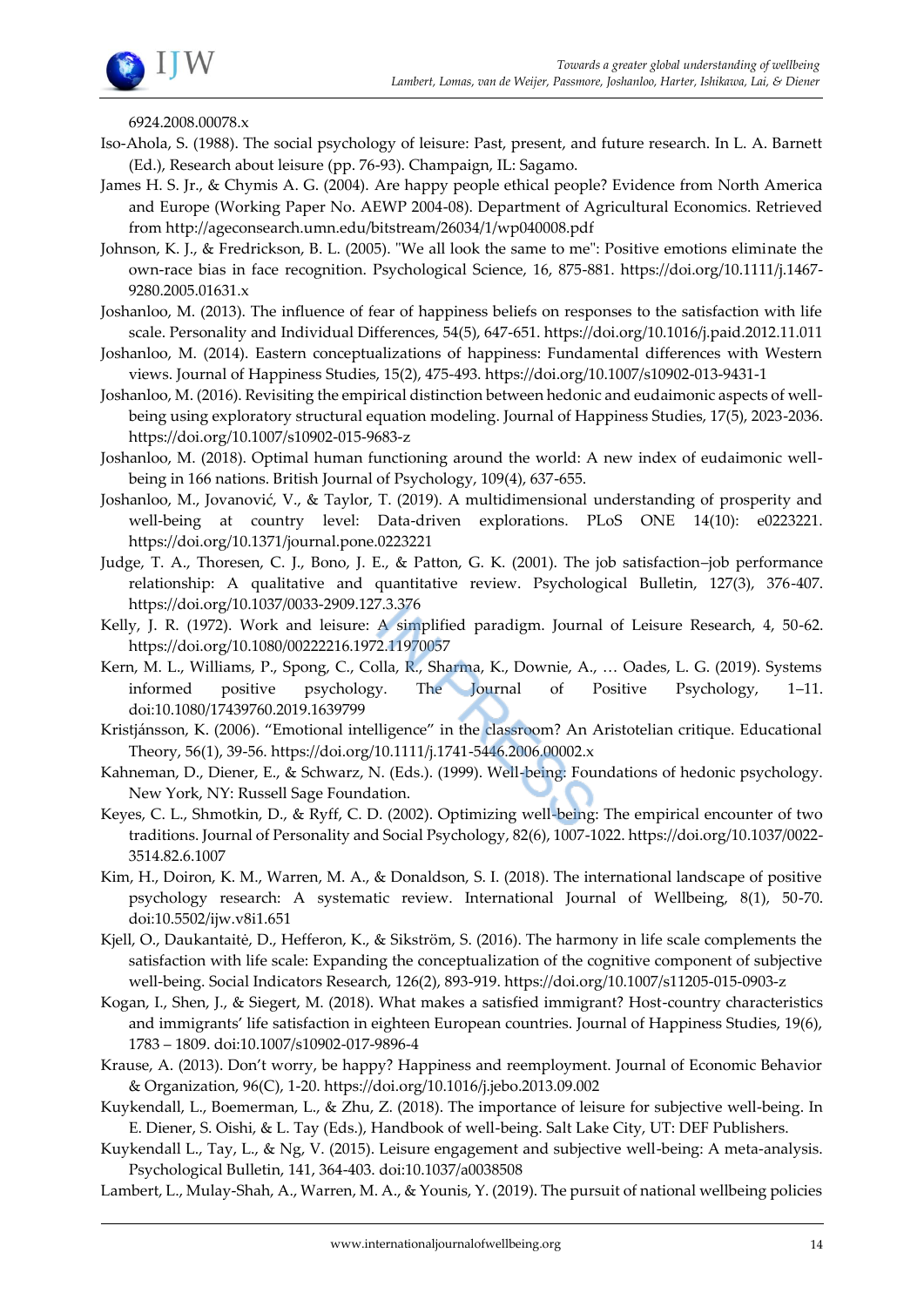

across the GCC: The what, how, and why? In L. Lambert, & N. Pasha-Zaidi (Eds.), Positive psychology in the Middle East/North Africa: Research, policy, and practise (pp. 11-35). Cham, Switzerland: Springer.

- Leary, M. R., Tipsord, J. M., & Tate, E. B. (2008). Allo-inclusive identity: Incorporating the social and natural worlds into one's sense of self. In H. A. Wayment & J. J. Bauer (Eds.), Transcending self-interest: Psychological explorations of the quiet ego (pp. 137–147). Washington, DC: APA. https://doi.org/10.1037/11771-013
- Leu, J., Wang, J., & Koo, K. (2011). Are positive emotions just as "positive" across cultures? Emotion, 11(4), 994-999. https://doi.org/10.1037/a0021332
- Lomas, T. (forthcoming). Life balance and harmony.
- Lomas, T. (2015). Positive cross-cultural psychology: Exploring similarity and difference in constructions and experiences of wellbeing. International Journal of Wellbeing, 5(4), 60-77. doi:10.5502/ijw.v5i4.437
- Lomas, T., Hefferon, K., & Ivtzan, I. (2015). The LIFE model: A meta-theoretical conceptual map for applied positive psychology. Journal of Happiness Studies, 16(5), 1347-1364. https://doi.org/10.1007/s10902- 014-9563-y
- Lomas, T., & Ivtzan, I. (2016). Second wave positive psychology: Exploring the positive–negative dialectics of wellbeing. Journal of Happiness Studies, 17(4), 1753-1768. https://doi.org/10.1007/s10902-015-9668 y
- Mackay, C. M. L., & Schmitt, M. T. (2019). Do people who feel connected to nature do more to protect it? A meta-analysis. Journal of Environmental Psychology, 65. doi:10.1016/j.jenvp.2019.101323
- Martela, F., & Ryan, R. M. (2014). The benefits of benevolence: Basic psychological needs, beneficence, and the enhancement of wellbeing. Journal of Personality, 84, 750-764. doi:10.1111/jopy.12215
- Martela, F., & Steger, M. F. (2016). The three meanings of meaning in life: Distinguishing coherence, purpose, and significance. The Journal of Positive Psychology, 11, 531-545. doi:10.1080/17439760.2015.1137623
- Martin, L., White, M. P., Hunt, A., Richardson, M., Pahl, S., & Burt, J. (forthcoming). Nature contact, nature connectedness and associations with health, wellbeing and pro-environmental behaviors.
- Maslow, A. H. (1968). Toward a psychology of being (2nd ed.). New York, NY: John Wiley.
- Mayer, F. S., & Frantz, C. M. (2004). The Connectedness to Nature Scale: A measure of individuals' feeling in community with nature. Journal of Environmental Psychology, 24, 504-515. doi:10.1016/j.jenvp.2004.10.001
- Mead, J., Fisher, Z., Wilkie, L., Gibbs, K., Pridmore, J., Tree, J., & Kemp, A. (2019). Rethinking wellbeing: Toward a more ethical science of wellbeing that considers current and future generations. Authorea, https://doi.org/10.22541/au.156649190.08734276 Retrieved from https://www.authorea.com/users/9886/articles/388348-rethinking-wellbeing-toward-a-more-ethicalscience-of-wellbeing-that-considers-current-and-future-generations
- Mehl, M. R., Vazire, S., Holleran, S. E., & Clark, C. S. (2010). Eavesdropping on happiness: Wellbeing is related to having less small talk and more substantive conversations. Psychological Science, 21(4), 539– 541. https://doi.org/10.1177/0956797610362675
- Mesoudi, A., Magid, K., & Hussain, D. (2016). How do people become W.E.I.R.D.? Migration reveals the cultural transmission mechanisms underlying variation in psychological processes. PLoS ONE 11(1), e0147162. https://doi.org/10.1371/journal.pone.0147162
- Morrison, M., Tay, L., & Diener, E. (2011). Subjective well-being and national satisfaction: Findings from a worldwide survey. Psychological Science, 22(2), 166-171. https://doi.org/10.1177/0956797610396224
- Nelson, D. (2009). Feeling good and open-minded: The impact of positive affect on cross cultural empathic responding. Journal of Positive Psychology, 4, 53–63. https://doi.org/10.1080/17439760802357859
- Newman, D. B., Tay, L., & Diener, E. (2014). Leisure and subjective well-being: A model of psychological mechanisms as mediating factors. Journal of Happiness Studies, 15, 555-578. https://doi.org/10.1007/s10902-013-9435-x
- Ngamaba, K. H., & Soni, D. (2018). Are happiness and life satisfaction different across religious groups? Exploring determinants of happiness and life satisfaction. Journal of Religion and Health, 57(6), 2118- 2139. https://doi.org/10.1007/s10943-017-0481-2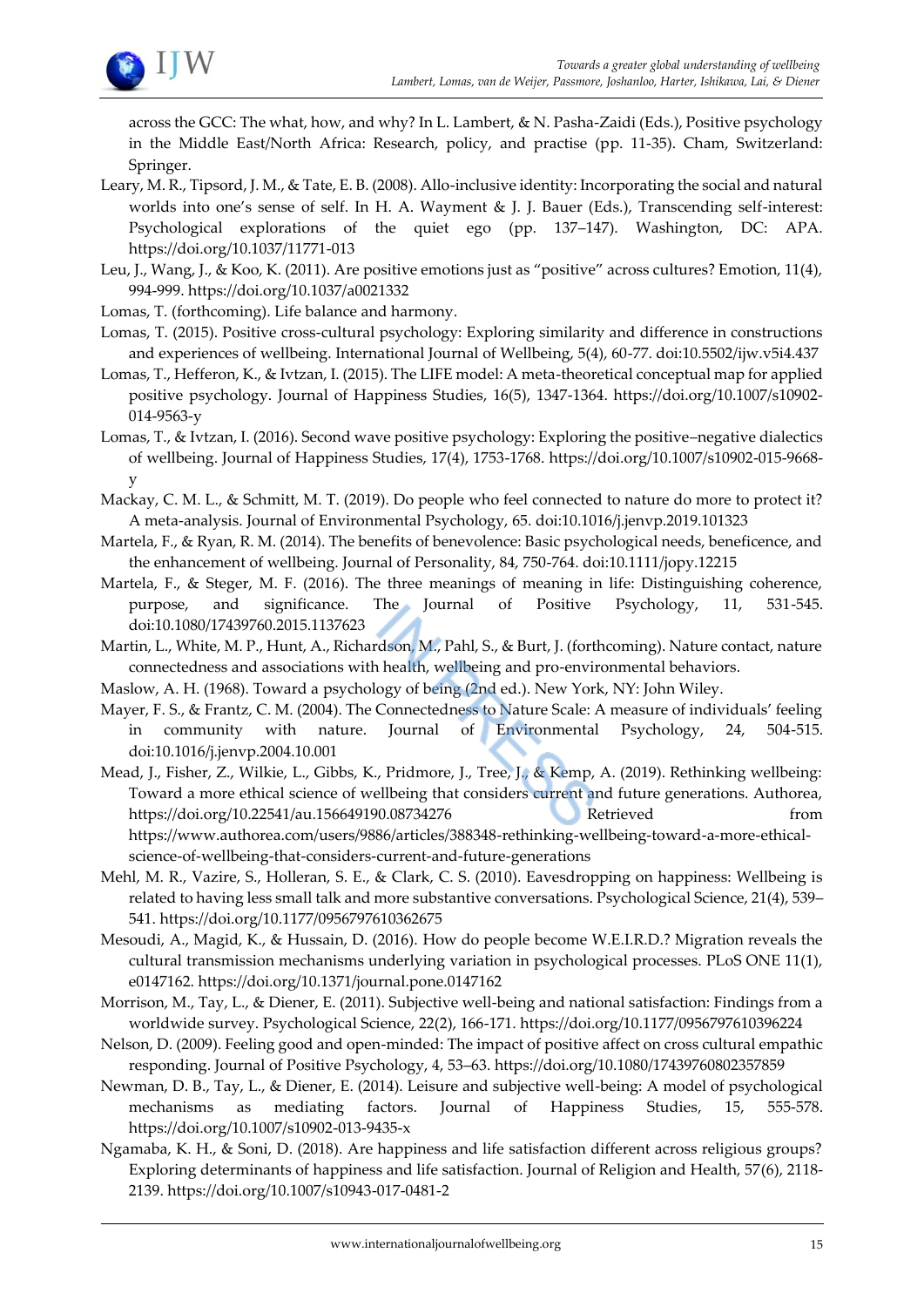

- Nikolova, M. (2016). Happiness and development. IZA Discussion Paper No. 10088. Retrieved from https://ssrn.com/abstract=2819369
- Nisbet, E. K., Zelenski, J. M., & Murphy, S. A. (2011). Happiness is in our nature: Exploring nature relatedness as a contributor to subjective well-being. Journal of Happiness Studies, 12, 303-322. doi:10.1007/s10902-010-9197-7
- Oishi, S., & Schimmack, U. (2010). Culture and well-being: A new inquiry into the psychological wealth of nations. Perspectives on Psychological Science, 5, 463–471. https://doi.org/10.1177/1745691610375561
- Ong, A. D., Bergeman, C. S., & Boker, S. M. (2009). Resilience comes of age: Defining features in later adulthood. Journal of Personality, 77, 1777–1804. https://doi.org/10.1111/j.1467-6494.2009.00600.x
- Ott, J. C. (2010). Good governance and happiness in nations: Technical quality precedes democracy and quality beats size. Journal of Happiness Studies, 11(3), 353-368. https://doi.org/10.1007/s10902-009- 9144-7
- Oswald, A. J., Proto, E., & Sgroi, D. (2012). Happiness and productivity. University of Warwick. Retrieved from http://www.andrewoswald.com/docs/6MayOsProtoSgroi2012.pdf
- Paradies, Y., Ben, J., Denson, N., Elias, A., Priest, N., Pieterse, A., & Gee, G. (2015). Racism as a determinant of health: A systematic review and meta-analysis. PloS One, 10(9), e0138511. https://doi.org/10.1371/journal.pone.0138511
- Powdthavee, N., & Wooden, M. (2015). Life satisfaction and sexual minorities: Evidence from Australia and the United Kingdom. Journal of Economic Behavior & Organization, 116, 107–126. doi:10.1016/j.jebo.2015.04.012
- Priller, E., & Schupp, J. (2011). Social and economic characteristics of financial and blood donors in Germany. DIW Economic Bulletin, 6, 23-30.
- Pritchard, A., Richardson, M., Sheffield, D., & McEwan, K. (2019). The relationship between nature connectedness and eudaimonic well-being: A meta-analysis. Journal of Happiness Studies. doi:10.1007/s10902-019-00118-6
- Rad, M. S., Martingano, A. J., & Ginges, J. (2018). Toward a psychology of Homo sapiens: Making psychological science more representative of the human population. Proceedings of the National Academy of Sciences, 115(45), 11401-11405. doi:10.1073/pnas.1721165115
- Rand, D. G., Kraft-Todd, G., & Gruber, J. (2015). The collective benefits of feeling good and letting go: Positive emotion and (dis)inhibition interact to predict cooperative behavior. PLoS ONE, 10(1), e0117426. https://doi.org/10.1371/journal.pone.0117426
- Richards, M., & Huppert, F. A. (2011). Do positive children become positive adults? Evidence from a longitudinal birth cohort study. The Journal of Positive Psychology, 6(1), 75–87. https://doi.org/10.1080/17439760.2011.536655
- Ryan, R. M., & Deci, E. L. (2000). Self-determination theory and the facilitation of intrinsic motivation, social development, and well-being. American Psychologist, 55, 68-78. https://doi.org/10.1037/0003- 066X.55.1.68
- Ryan, R. M., & Deci, E. L. (2001). On happiness and human potentials: A review of research on hedonic and eudaimonic well-being. Annual Review of Psychology, 52(1), 141-166. https://doi.org/10.1146/annurev.psych.52.1.141
- Ryan, R. M., & Huta, V. (2009). Wellness as healthy functioning or wellness as happiness: the importance of eudaimonic thinking (response to the Kashdan et al. and Waterman discussion). The Journal of Positive Psychology, 4, 202-204. https://doi.org/10.1080/17439760902844285
- Ryff, C. D. (1995). Psychological well-being in adult life. Current Directions in Psychological Science, 4(4), 99-104. https://doi.org/10.1111/1467-8721.ep10772395
- Ryff, C. D., & Singer, B. (1998). The contours of positive human health. Psychological Inquiry, 9, 1-28. https://doi.org/10.1207/s15327965pli0901\_1
- Ryff, C. D., & Singer, B. H. (2008). Know thyself and become what you are: A eudaimonic approach to psychological well-being. Journal of Happiness Studies, 9(1), 13-39. https://doi.org/10.1007/s10902-006- 9019-0
- Santos, H. C., Varnum, M. E. W., & Grossmann, I. (2017). Global increases in individualism. Psychological Science, 28(9), 1228–1239. doi:10.1177/0956797617700622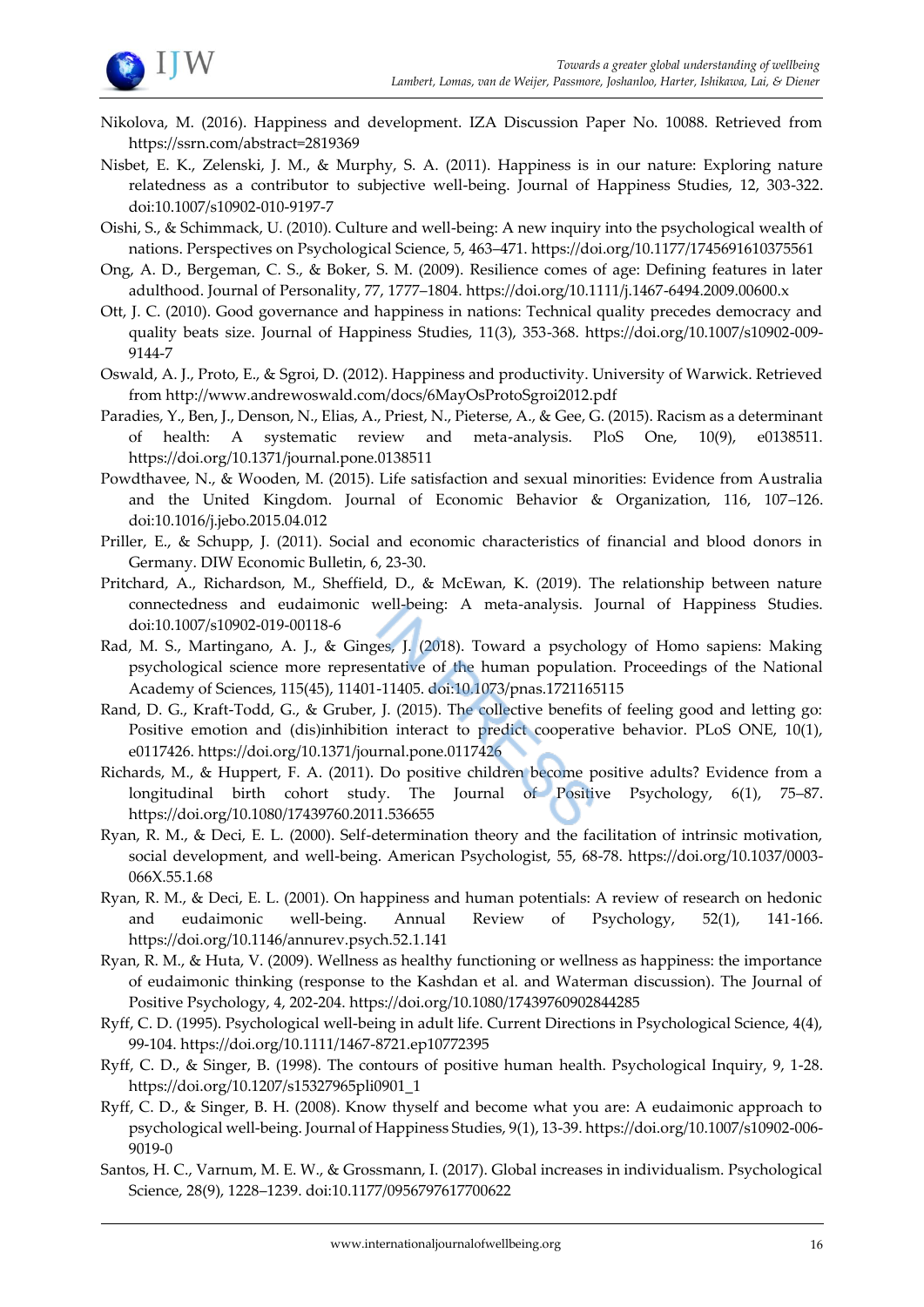

- Seery, M. D., Holman, E. A., & Silver, R. C. (2010). Whatever does not kill us: Cumulative lifetime adversity, vulnerability, and resilience. Journal of Personality and Social Psychology, 99, 1025–1041. https://doi.org/10.1037/a0021344
- Sheldon, K. M., & Lyubomirsky, S. (2004). Achieving sustainable new happiness: Prospects, practices, and prescriptions. In P. A. Linley & S. Joseph (Eds.), Positive psychology in practice (pp. 127–145). Hoboken, NJ: Wiley. https://doi.org/10.1002/9780470939338.ch8
- Sin, N. L. (2016). The protective role of positive wellbeing in cardiovascular disease: Review of current evidence, mechanisms, and clinical implications. Current Cardiology Reports, 11(18), 106. https://doi.org/10.1007/s11886-016-0792-z
- Smith, J. L., & Hollinger-Smith, L. (2015). Savoring, resilience, and psychological well-being in older adults. Aging & Mental Health, 19, 192-200. doi:10.1080/1360863.2014.986647
- Son, J., & Wilson, J. (2012). Volunteer work and hedonic, eudemonic, and social wellbeing. Sociological Forum, 27(3), 658-681. https://doi.org/10.1111/j.1573-7861.2012.01340.x
- Sone, T., Nakaya, N., Ohmori, K., Shimazu, T., Higashiguchi, M., Kakizaki, M., ... Tsuji, I. (2008). Sense of life worth living (ikigai) and mortality in Japan: Ohsaki study. Psychosomatic Medicine, 70, 709–715. https://doi.org/10.1097/PSY.0b013e31817e7e64
- Southwick, S., & Charney, D. (2018). Resilience: The science of mastering life's greatest challenges (2nd ed.). Cambridge, United Kingdom: Cambridge University Press. https://doi.org/10.1017/9781108349246
- Stebbins, R. A. (2001). Serious leisure. Society, 38, 53–57. https://doi.org/10.1007/s12115-001-1023-8
- Steger, M. F. (2009). Meaning in life. In S. J. Lopez (Ed.), Oxford Handbook of Positive Psychology (2nd ed.) (pp. 679-687). Oxford, UK: Oxford University Press. https://doi.org/10.1093/oxfordhb/9780195187243.013.0064
- Steger, M. F. (2012). Experiencing meaning in life: Optimal functioning at the nexus if well-being, psychopathology, and spirituality. In P. T. P. Wong (Ed.), Human Quest for Meaning: Theories, Research, and Applications (pp. 165-184). Taylor & Francis: Florence.
- Stiglitz, J., Sen, A., & Fitoussi, J.-P. (2009). The measurement of economic performance and social progress revisited. Commission on the Measurement of Economic Performance and Social Progress, Paris, France. Retrieved from http://www.ofce.sciences-po.fr/pdf/dtravail/WP2009-33.pdf
- Suldo, S. M., Thalji, A., & Ferron, J. (2011). Longitudinal academic outcomes predicted by early adolescents' subjective wellbeing, psychopathology, and mental health status yielded from a dual-factor model. Journal of Positive Psychology, 6(1), 17-30. https://doi.org/10.1080/17439760.2010.536774
- Thoits, P. A., & Hewitt, L. N. (2001). Volunteer work and wellbeing. Journal of Health and Social Behavior, 42, 115-131. https://doi.org/10.2307/3090173
- Tugade, M. M., & Fredrickson, B. L. (2004). Resilient individuals use positive emotions to bounce back from negative emotional experiences. Journal of Personality and Social Psychology, 86, 320–333. doi:10.1037/0022-3514.86.2.3202004-10747-009
- Uchida, Y., & Oishi, S. (2016). The happiness of individuals and the collective. Japanese Psychological Research, 58(1), 125–141. doi:10.1111/jpr.12103
- Verkuyten, M. (2008). Life satisfaction among ethnic minorities: The role of discrimination and group identification. Social Indicators Research, 89(3), 391–404. https://doi.org/10.1007/s11205-008-9239-2
- Verme, P. (2009). Happiness, freedom and control. Journal of Economic Behavior and Organization, 71, 146-161. https://doi.org/10.1016/j.jebo.2009.04.008
- Walsh, L. C., Boehm, J. K., & Lyubomirsky, S. (2018). Does happiness promote career success? Revisiting the evidence. Journal of Career Assessment, 26, 199-219. https://doi.org/10.1177/1069072717751441
- Watson, D., Clark, L. A., & Tellegen, A. (1988). Development and validation of brief measures of positive and negative affect: The PANAS scales. Journal of Personality and Social Psychology, 54(6), 1063-1070. https://doi.org/10.1037/0022-3514.54.6.1063
- Weathers, L. N., Aiena, B. J., Blackwell, M. A., & Schulenberg, S. E. (2016). The significance of meaning to conceptualizations of resilience and posttraumatic growth: Strengthening the foundation for research and practice. In P. Russo-Netzer, S. E. Schulenberg, & A. Batthyany (Eds.), Clinical perspectives on meaning (pp. 149-169). Cham, Switzerland: Springer International Publishing.